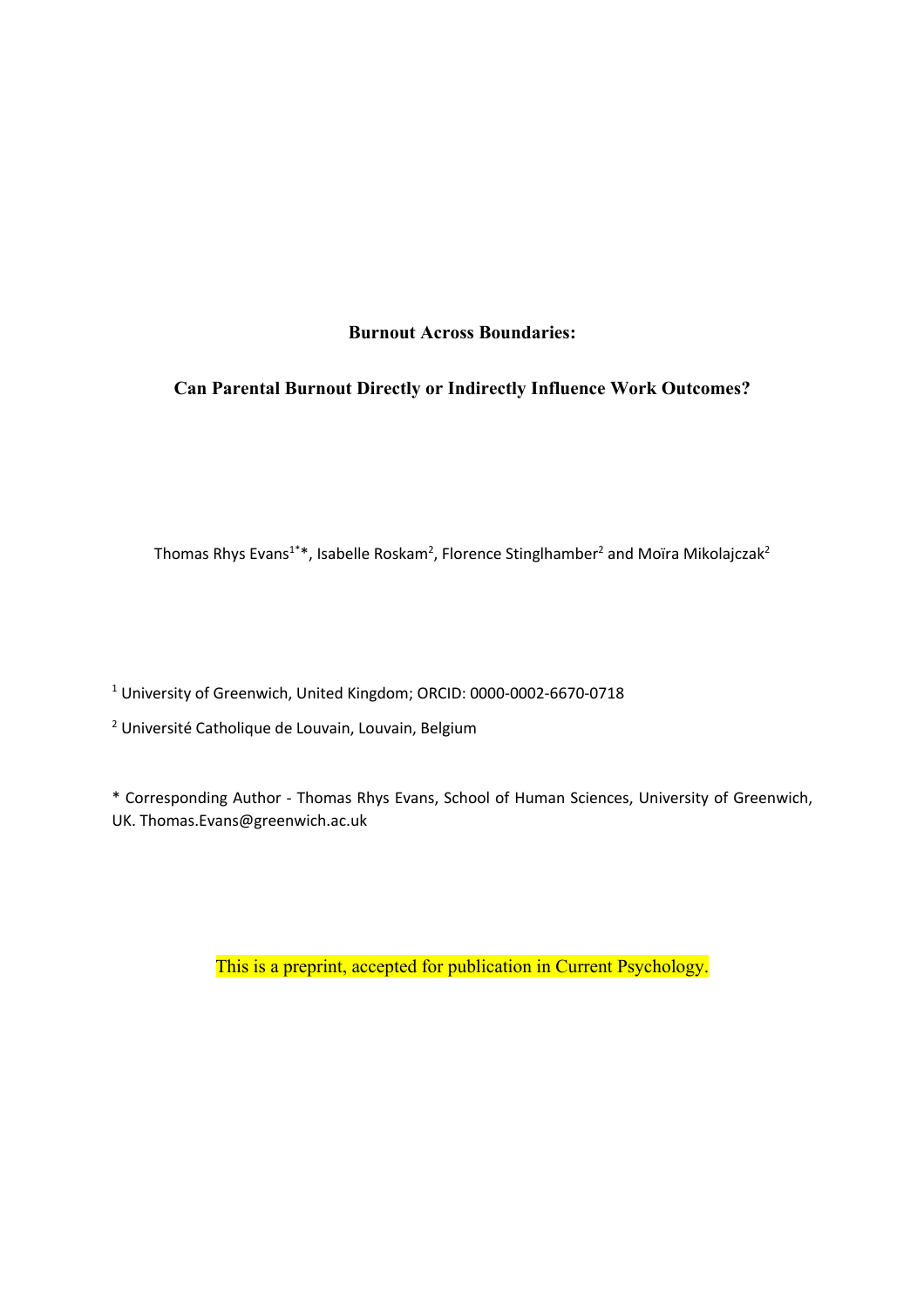#### **Abstract**

Burnout, while historically considered a work-related condition, can be associated with parenting where it can have direct impacts upon parental outcomes and one's personal resources such as mental health. However, little is known about the domain-incongruent effects of burnout and thus whether parental burnout can manifest within the workplace. The current study uses longitudinal data collected from 499 parents over three intervals across an 8-month period to explore two possible mechanisms. Firstly, a direct relationship is explored by considering whether parental burnout provides incremental validity above job burnout in the prediction of three work outcomes: job satisfaction, turnover intentions, and counterproductive work behaviors. Secondly, it is explored whether depression mediates the relationship between parental burnout and work outcomes. Findings suggest parental burnout may have limited impacts upon work outcomes, providing the impetus for a new direction of research to better understand whether or how burnout in one domain of life can influence the outcomes in other life domains.

**Key words:** parental burnout; job burnout; depression; job satisfaction; turnover intentions; counterproductive work behavior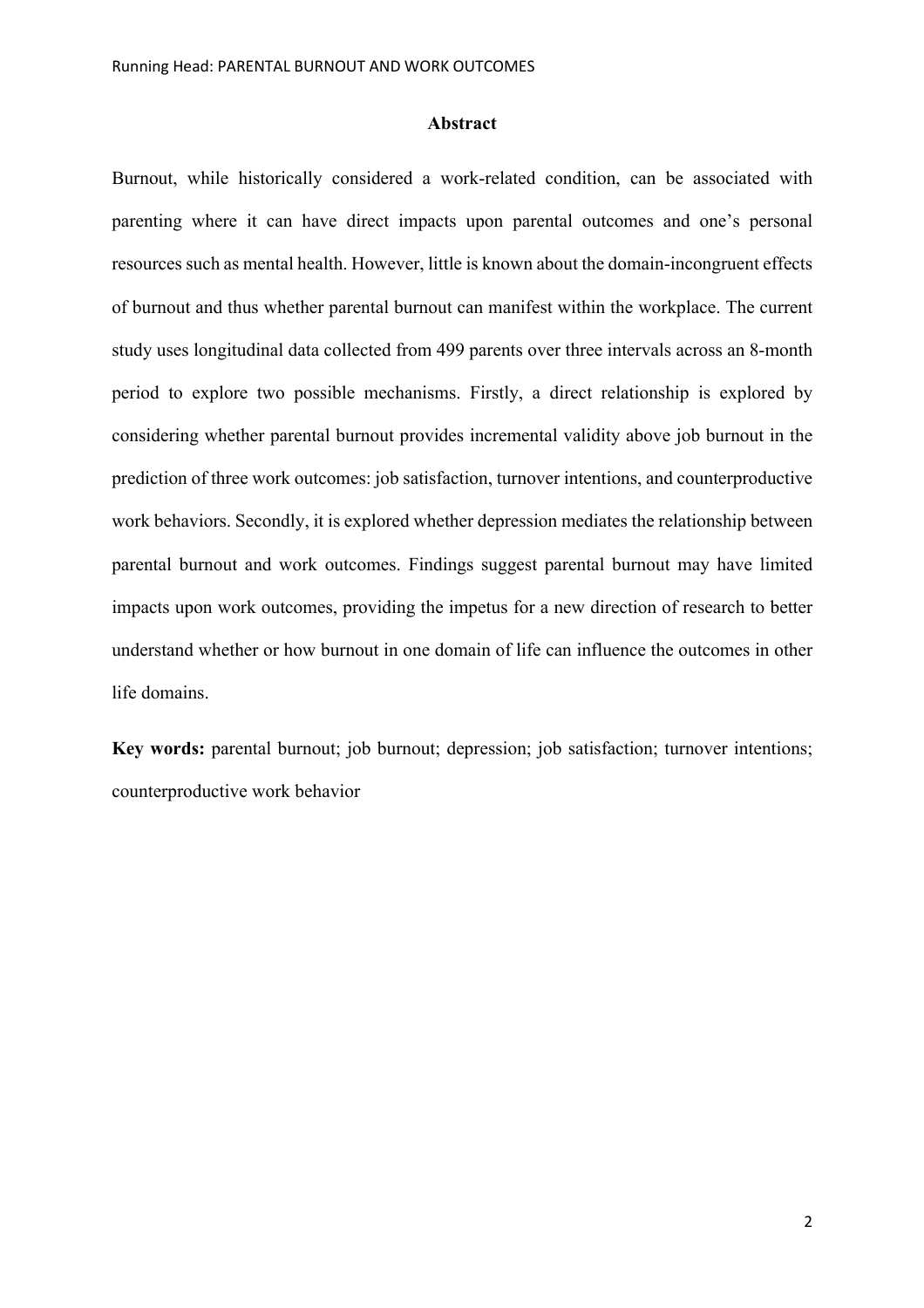### **Introduction**

Burnout is typically considered a context-specific disorder (Bakker et al., 2000; Schaufeli et al., 2009), representing exhaustion, depersonalization and reduced personal accomplishment in the field in which it is experienced. Studies of burnout were originally focused upon the occupational context where it is still the most popularly researched domain (see Figure 1). However, it has been increasingly considered in sporting (Raedeke & Smith, 2001), and parenting (Mikolajczak et al., 2019) contexts, among others.

[Insert figure 1 about here]

## Figure 1: Growing interest in the fields of burnout

The current work will focus upon the two most commonly experienced forms: job burnout and parental burnout. These different burnout types are typically represented with similar factor structures (exhaustion, depersonalization and [lack of] accomplishment) and some similar consequences have been reported e.g., substance abuse and poor sleep quality (Mikolajczak et al., 2018a). However, the different burnout types form distinct factors and have been associated with a wide range of domain-congruent outcomes (Mikolajczak et al., 2020). For example, job burnout has been associated with a smorgasbord of negative personal and organizational consequences including decreased organizational commitment and performance, and increased absenteeism and turnover intentions (e.g., Lee & Ashforth, 1996; Swider & Zimmerman, 2010). Similarly, parental burnout has been associated with a range of parental behaviors and outcomes including family escape ideation, child neglect, and violent parenting (Mikolajczak et al., 2018b). However, there still remains a lack of clear evidence on whether burnout can result in domain-incongruent outcomes. The current study therefore aims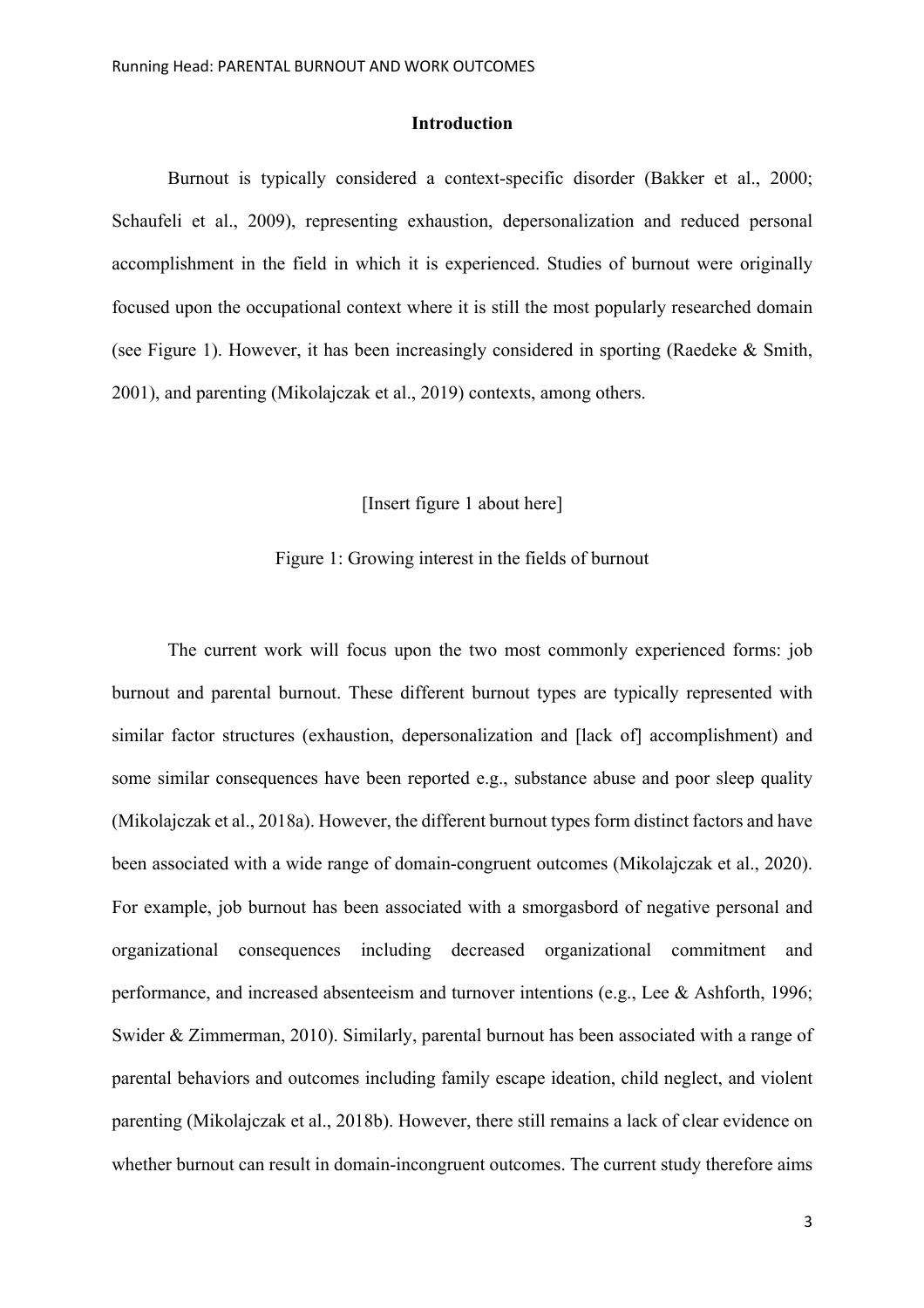to promote a more substantive evidence base by exploring whether parental burnout can influence job satisfaction, turnover intentions and counterproductive work behavior, and whether mental health captured through depression symptomatology could represent a key mechanism for such domain-incongruent outcomes.

## **Theoretical and Empirical Foundations of Domain-Incongruent Effects of Burnout**

According to Boundary theories, individuals tend to, although to differing extents, segment different identities and components of their lives (e.g., Clark, 2000). As such, we might expect that burnout experienced in one domain of life will be unlikely to feed substantively into another. For example, individuals experiencing high levels of parental burnout will perform at work to a mostly similar efficacy of those without parental burnout. Despite the growing body of evidence exploring domain-congruent outcomes, insufficient empirical attention has been received to draw robust conclusions on the extent to which burnout in one domain can directly impact outcomes in another.

Claims for direct associations between burnout and domain-incongruent outcomes are infrequent (e.g., Bianchi et al., 2014) and represent a limited body of evidence. In a recent exception to the majority of studies which report only domain-congruent outcomes, Mikolajczak et al. (2020) found little evidence of domain-incongruent outcomes for the different burnout types when studied alongside each other. Other studies have also reported similar small or non-significant effects concurrent with Boundary theories. For example, there is a non-significant relationship between parental burnout and career ambition  $(r (169) = -.04;$ Meeussen & Van Laar, 2018). However, there are some sources of evidence to suggest that some direct domain-incongruent effects may be observable and impactful. For instance, high parental burnout has been associated with slightly *better* workplace performance ( $\beta$  (521) = .10), potentially due to work representing a safer or happier and thus more motivating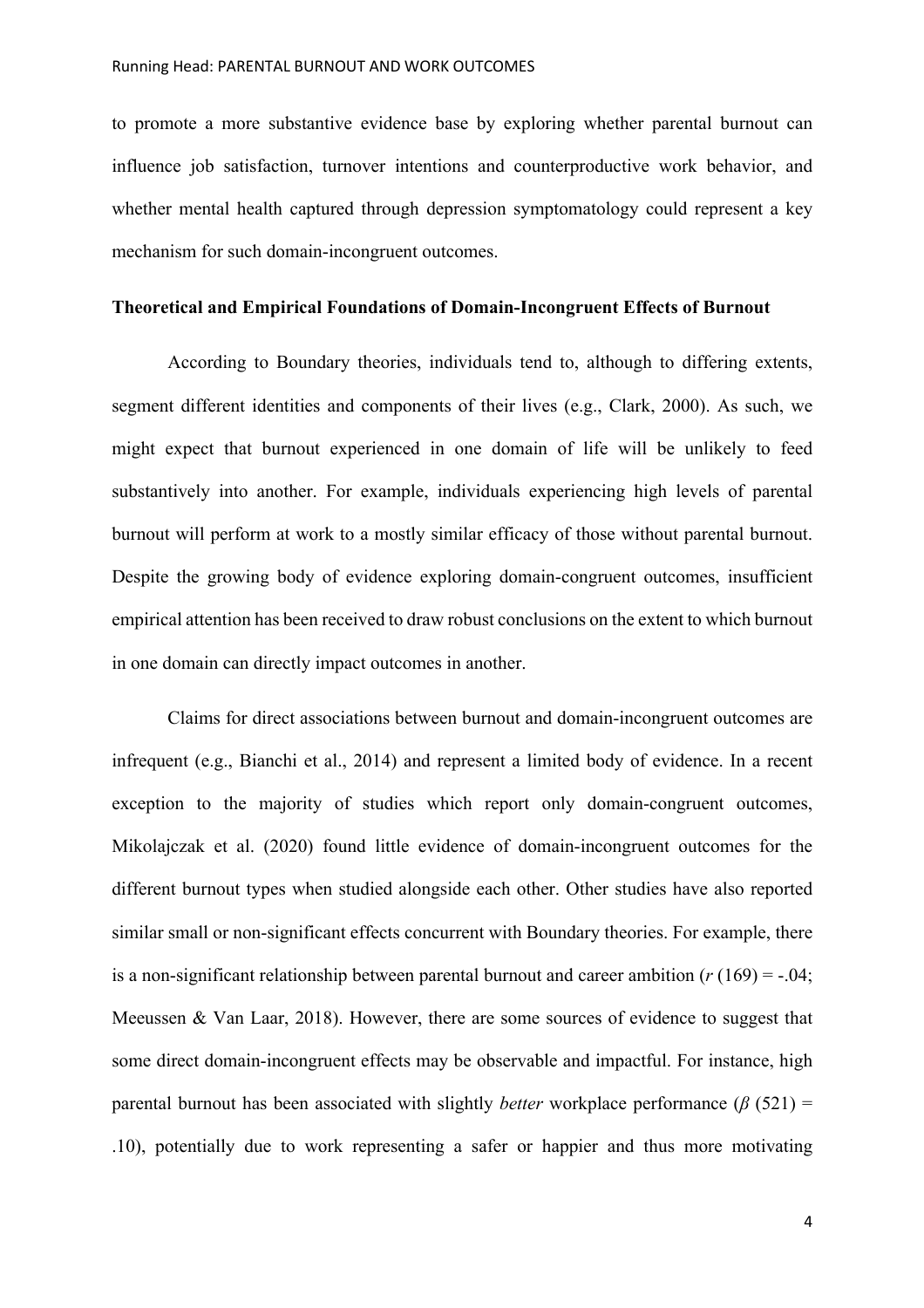environment (Mikolajczak et al., 2020). Our ability to draw conclusions surrounding the domain specificity of burnout is currently highly limited by the dearth of robust evidence exploring domain-incongruent outcomes. While far from conclusive, such mixed findings warrant exploration of small domain-incongruent effects further, particularly under a theoretical lens which can explain domain-incongruent and domain-general effects of the different burnout types.

## *Job Demands-Resource Theory*

A popular framework for studying job burnout is the Job Demands-Resource Theory, which proposes that burnout results from inadequate resources to deal with demands (Demerouti et al., 2001; Bakker & Demerouti, 2007, 2017). While originally conceived in the workplace context, this model has been concurrent with many works from the parenting domain where burnout has been represented through an imbalance between demands and resources (Mikolajczak & Roskam, 2018). This model is capable of accounting for domainincongruent effects by stating that burnout can drain important domain-general resources needed to cope with demands from all aspects of life. For example, Sandström et al. (2005) compared 67 patients with chronic burnout syndrome and 15 control participants to conclude that burnout may compromise cognitive abilities.

In both work and family domains, there are many personal resources (e.g., mental health, social support) which are seen as important to counterbalance the effects of excessive demands (e.g. Lin et al., 2021). Burnout from any life domain has the potential to compromise the resources available to an individual for domain-incongruent stress management (Mikolajczak & Roskam, 2018). The Job Demands-Resource Model may therefore be a useful framework to study such domain-incongruent outcomes through an indirect mediation effect which can acknowledge the impact of burnout on general resources. For example, while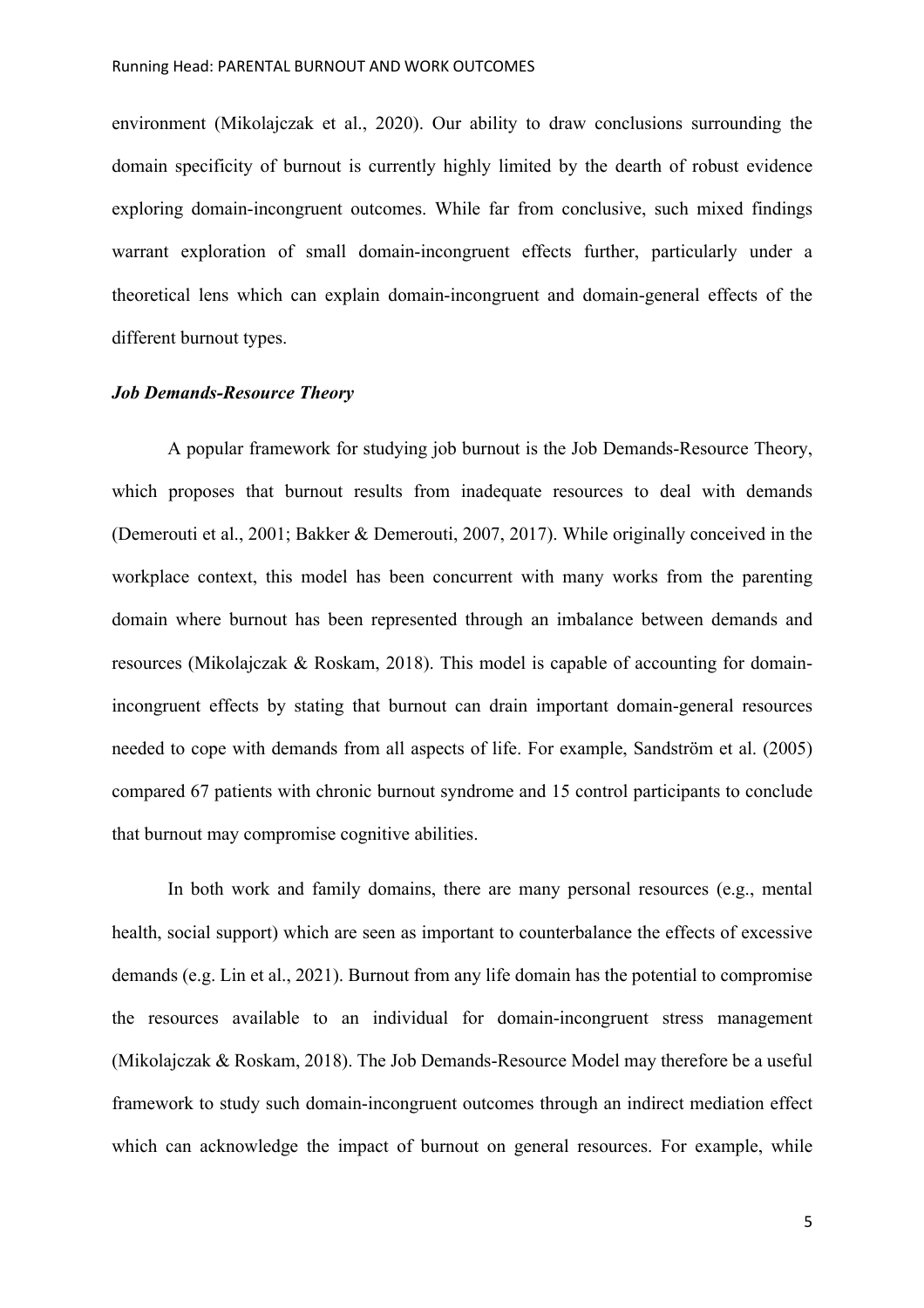parental burnout may not directly compromise job performance, it may detract from the resources available to function optimally at work. Here, personal resources reflect the mechanism by which the different burnout types can impact domain-incongruent outcomes.

## *Depression and Burnout*

Symptoms of depression like problematic sleep have been some of the most common outcomes representing resource loss from burnout in both job and parenting domains (e.g., Schonfeld & Bianchi, 2016). For example, Hakanen and Shaufeli (2012) found job burnout to predict future depression, with similar cross-sectional support for such relationships from parental burnout (Kawamoto et al., 2018, Van Bakel et al., 2018). Context-free and pervasive (Maslach et al., 2001), depression symptomatology could represent one key mechanism by which burnout impacts domain-incongruent outcomes. It might be expected that parental burnout may increase depressive symptomatology (Mikolajczak et al. 2020), which would in turn impact a wide range of outcomes including those within and beyond the occupational context. This mediation pathway for domain-incongruent outcomes (burnout -> lower resources -> poorer outcomes), is consistent with the Job Demands-Resource Theory but has yet to receive substantive empirical examination. Studying depression symptomatology in this context therefore represents a particularly promising line of inquiry.

### **Aims and Hypotheses**

The current study explores the potential consequences of parental burnout for work outcomes in a longitudinal study of parents. We attempted to address two key discussions raised by the extant literature - whether parental burnout can directly impact outcomes in the occupational domain over and above variance explained by job burnout, and whether this may occur indirectly through depleted resources, e.g., depression symptomatology.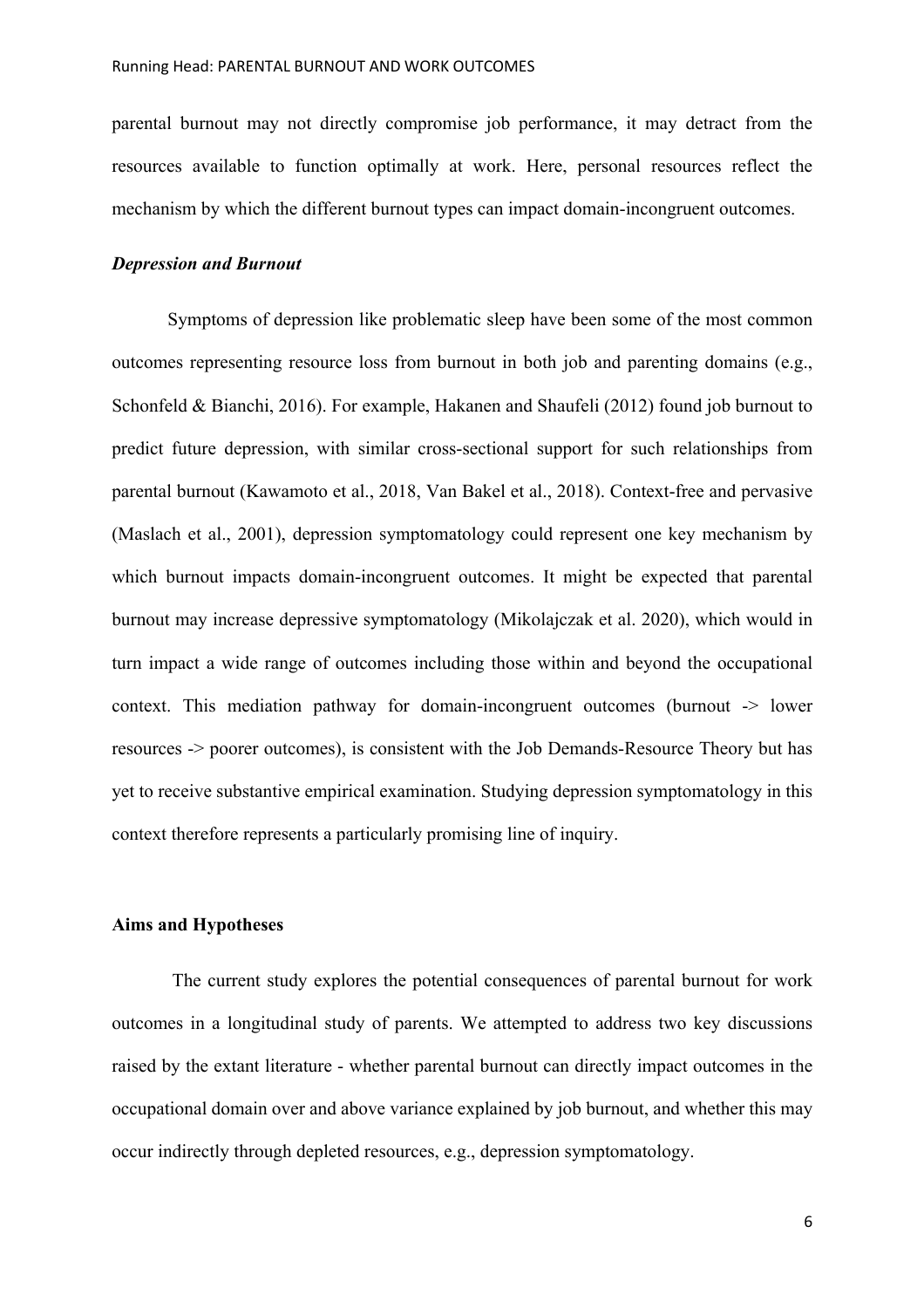H1: After controlling for sex, age, and job burnout, parental burnout will explain additional variance in: a) job satisfaction, b) turnover intentions, and c) counterproductive work behavior.

H2: Depression symptomatology will mediate the relationship between parental burnout and: a) job satisfaction, b) turnover intentions, and c) counterproductive work behavior.

#### [Insert figures 2a and 2b about here]

Figure 2: Hypothesized models for hypotheses (relationships of interest in dotted lines)

## **Materials and Method**

## **Design**

To determine whether parental burnout can directly or indirectly impact work outcomes, a longitudinal self-report questionnaire design was adopted. The data analyzed represent a portion of a larger data set published elsewhere (Roskam & Mikolajczak, 2020). The data used for the current analyses, alongside the code and materials adopted, can be found at osf.io/krsua. The original study received the approval of the Institutional Review Board at the Université Catholique de Louvain.

## **Participants**

To participate, individuals had to be over 18, employed, and have at least one child. Participants were recruited through Prolific.ac (Palan & Schitter, 2018) and were required to complete a battery of online questionnaires three times, each four-months apart (November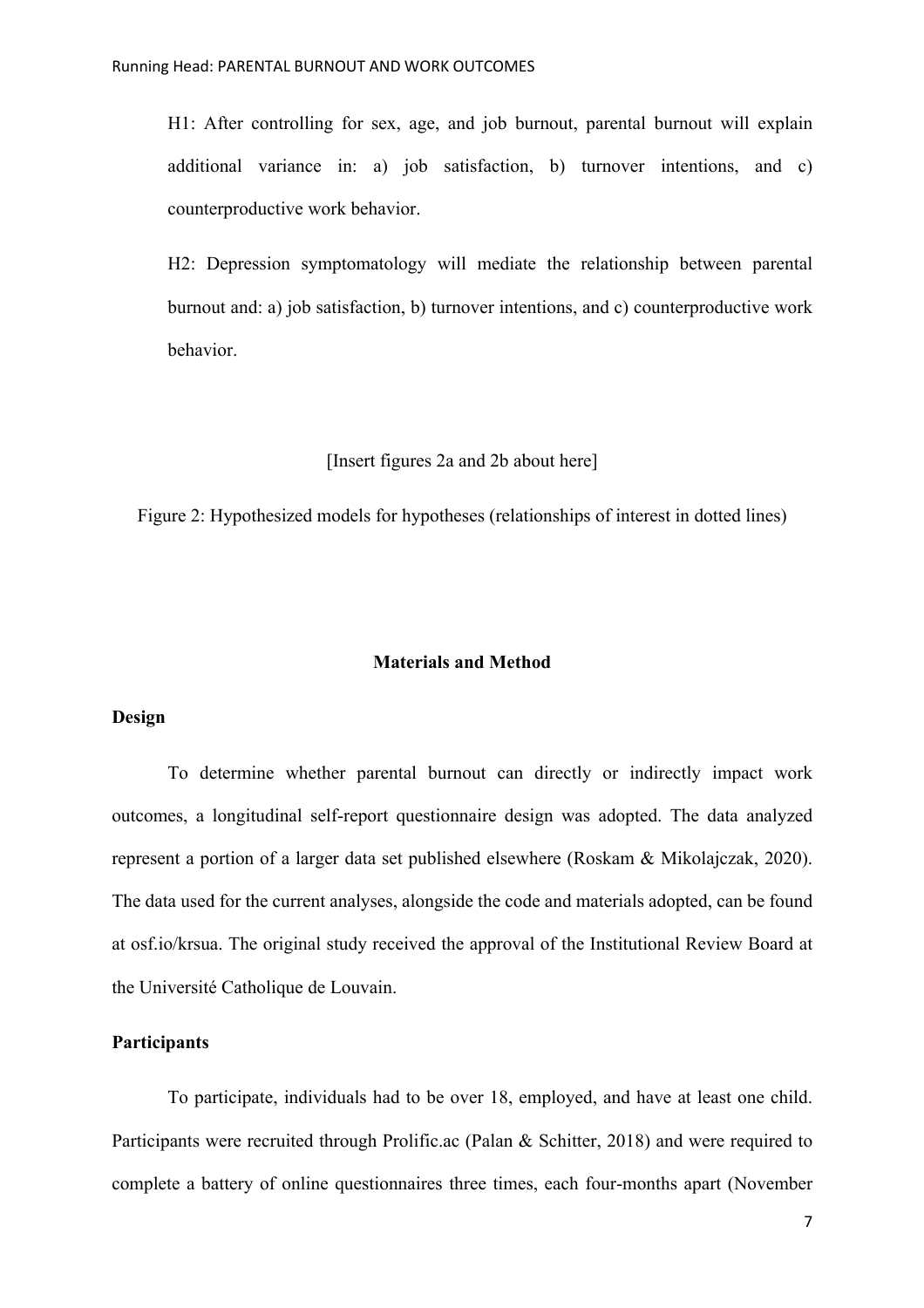2017, March 2018 and July 2018). Participants were paid £3 (GBP) for completion at each time-point and responses between time points were linked using Prolific ID numbers. Of the 874 participants recruited in total, 499 participants correctly answered questions confirming they were paying attention to the study instructions and completed the first and last battery of questionnaires. 421 completed all three. 281 of these participants were female, the mean age was 39.45 ( $SD = 7.63$ ) and the sample represented parents with 1 to 6 children ( $M = 1.86$ ,  $SD$ )  $=.88$ 

## **Materials**

All participants completed the following battery of questionnaires, in addition to demographic questions, at all three time points. A copy of all available measures can be found in the supplementary materials (osf.io/98rmh). The mean, standard deviation and Alpha and Omega internal reliability estimates for each measure are noted in Table 1.

#### [Insert table 1 about here]

*Parental burnout* was measured through the 22-item Parental Burnout Inventory (Roskam et al., 2017). This scale was developed to represent emotional exhaustion (8 items), emotional distancing (8 items), and loss of parental accomplishment and efficacy (6 items). Every item was responded to on a seven-point Likert-type scale ranging from never (0) to every day (6). A global parental burnout score was computed by summing the item scores after reversing those of the personal accomplishment factor, so that higher scores indicate greater parental burnout.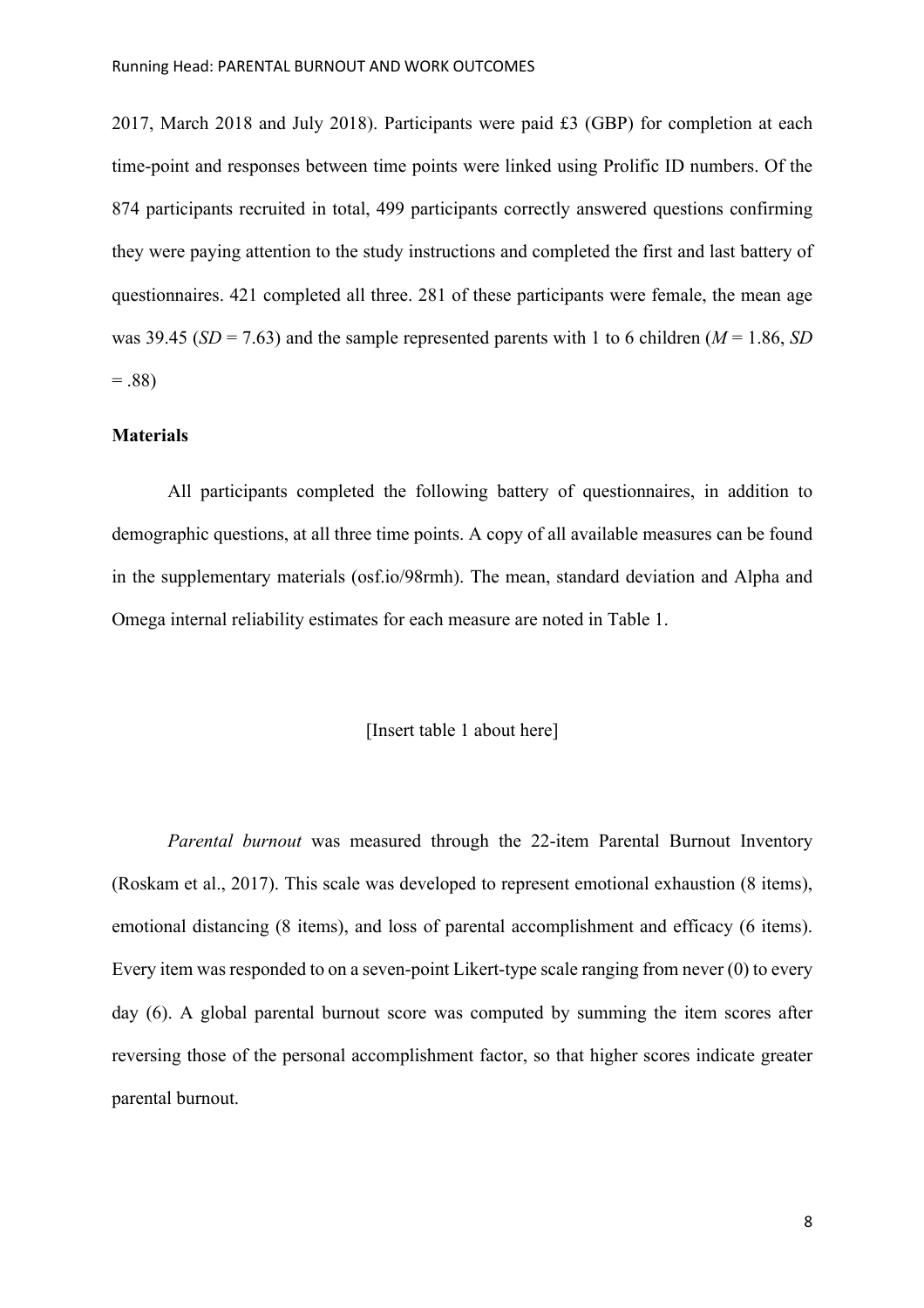*Job burnout* was measured using the 16-item Maslach Burnout Inventory-General Survey (Schaufeli et al., 1996). The scale represents emotional exhaustion (5 items), cynicism (5 items) and professional efficacy (6 items). Again, every item was responded to on a sevenpoint Likert-type scale ranging from never (0) to every day (6). A global job burnout score was computed by summing the item scores after reversing those of the personal accomplishment factor, so that higher scores indicate greater job burnout.

*Depression symptomatology* was assessed through the PHQ-8 (Kroenke et al., 2009). Excluding suicidal thoughts, these eight items captured the experience of the DSM-5 (APA, 2015) depression criteria over the last month on a four-point Likert-type scale ranging from not at all (1) to nearly every day (4). The global score was obtained by summing all items.

*Job satisfaction* was captured through three items of the Job Satisfaction Index (Quinn & Shepard, 1974). Each item was responded to on a seven-point Likert scale ranging from strongly agree (1) to strongly disagree (7). The global score was obtained by averaging the item scores.

*Turnover intention* was measured through three items previously adopted by Lichtenstein et al. (2004). Each item was responded to through an eight-point Likert-type scale ranging from never (1) to a few times a day (8). The global score was obtained by averaging the item scores.

*Counterproductive work behaviors* were captured through seven items of the Counterproductive Work Behavior Checklist (Spector et al., 2006). Such items represent both organizational and person-directed behavior, including withdrawal, production deviance and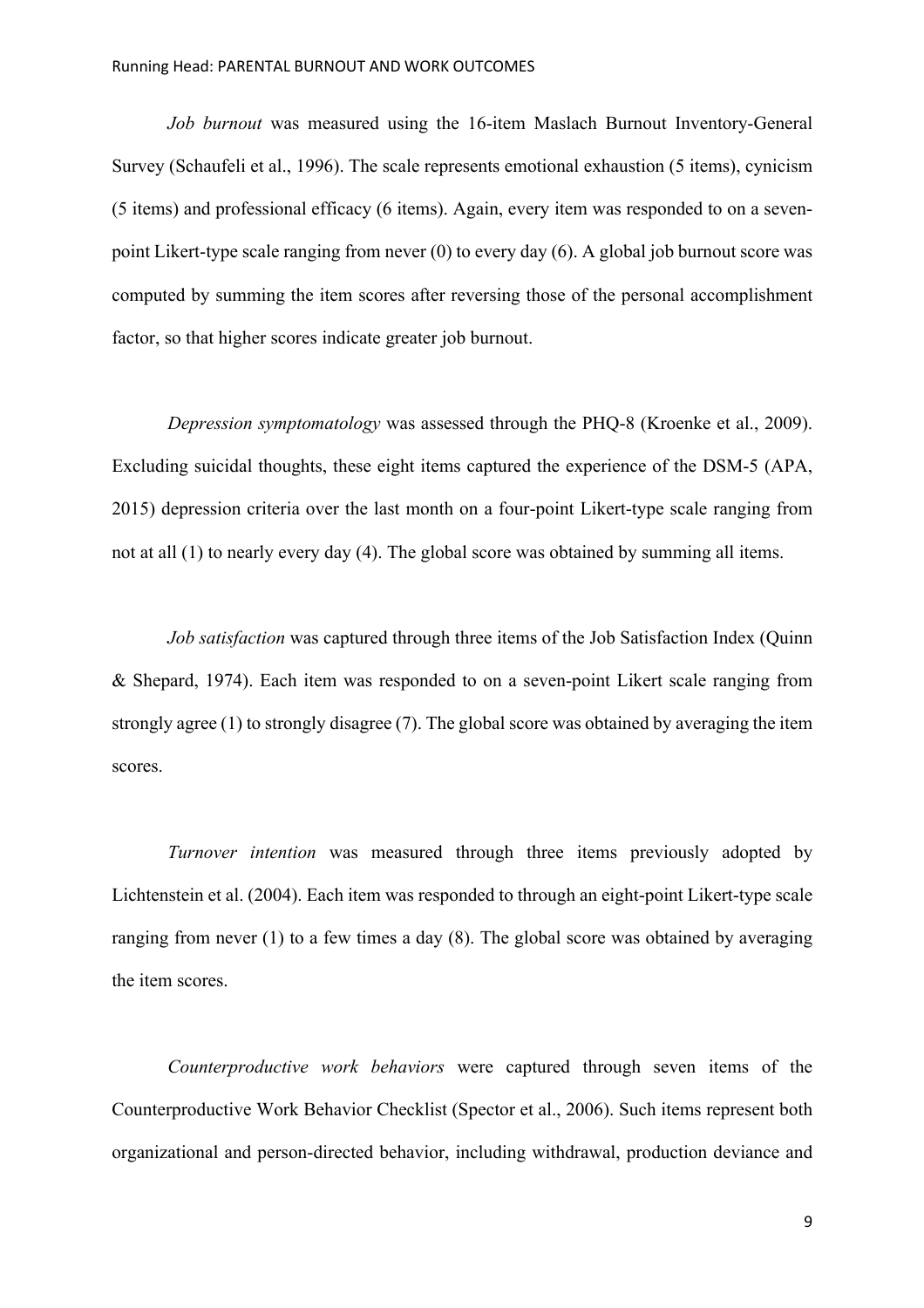abuse. Each item was responded to using an eight-point Likert-type scale ranging from never (1) to a few times a day (8). The global score was obtained by averaging the item scores.

# **Data Analysis Plan**

Following examination of required assumptions, relationships between all variables were captured through Spearman's correlation coefficients (see Table 1). Multiple regression analyses explored the incremental predictive validity of parental burnout over job burnout for the prediction of work outcomes. Following this, longitudinal mediation explored the extent to which depression symptomatology mediates the relationship between parental burnout and work outcomes.

#### **Results**

#### **Assumptions**

The data set was first checked to explore the required assumptions. Univariate outliers were explored through z-scores. There were a few extreme outliers for counterproductive work behaviors and parental burnout, and indeed some are to be expected in large data sets (Selst & Jolicoeur, 1994). Univariate normality was assessed through skewness and kurtosis. Many of the latent variables presented high skewness/kurtosis scores (Wright & Herrington, 2011), indeed deviation from normal distribution was expected for many outcomes, for example, positive skew for parental burnout (Van Bakel et al., 2018). Multivariate outliers were examined through Mahalanobis Distance, where 30 participants scores were below the acceptable threshold (.001). Finally, multicollinearity was calculated and no meaningful multicollinearity (VIF  $> 10$ ) was identified. The minor violations of assumptions were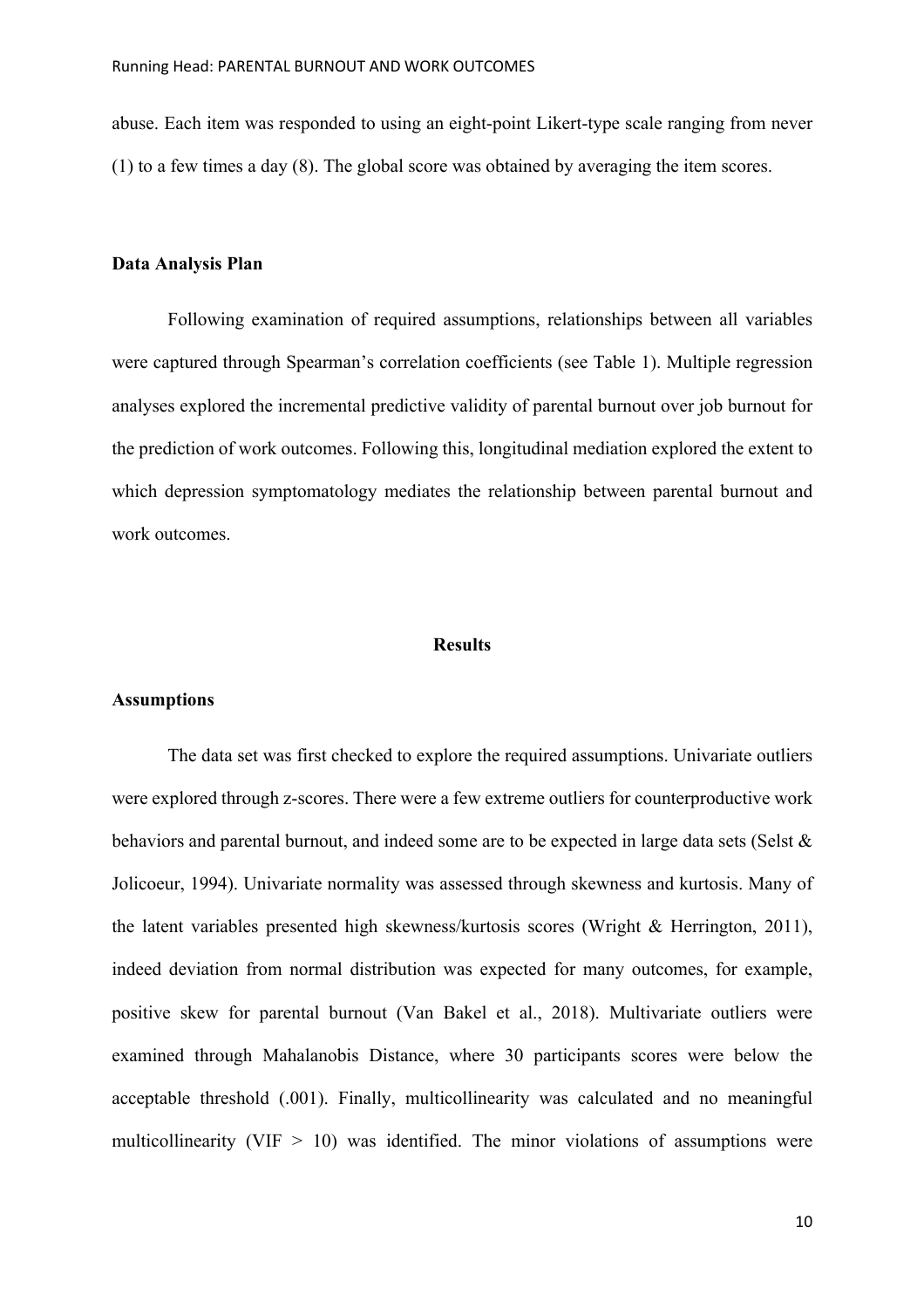considered acceptable, and thus no data was removed to preserve important characteristics of the data set, and to make use of all possible information (von Hippel, 2013).

## **Regression Analyses**

To explore whether parental burnout provides incremental predictive validity over job burnout for the prediction of work outcomes, three regressions were conducted using R (R Core Team, 2019). Full syntax and outputs can be found at osf.io/krsua. Predicting the work outcomes (Time 3), the first stage included only demographic information, the second included job burnout (Time 1), and the third included parental burnout (Time 1). Beta values presented are standardised and all values are presented alongside 95% confidence intervals. Findings from the three models are presented in Table 2, and suggest parental burnout provides little, if any, meaningful contribution to the prediction of work outcomes above that of job burnout. No additional variance in job satisfaction or turnover intentions was predicted by parental burnout, thereby providing no supportive evidence for H1a and H1b. Very modest support was provided for H1c where parental burnout predicted an additional 1% of variance in counterproductive work behaviors.

#### [Insert table 2 about here]

To negate the interpretation that parental burnout does not provide incremental predictive value because it represents the same psychological state as job burnout, the same analyses were conducted introducing parental burnout in the second stage and job burnout in the third. The findings are presented in Table 3 and suggest that job burnout predicts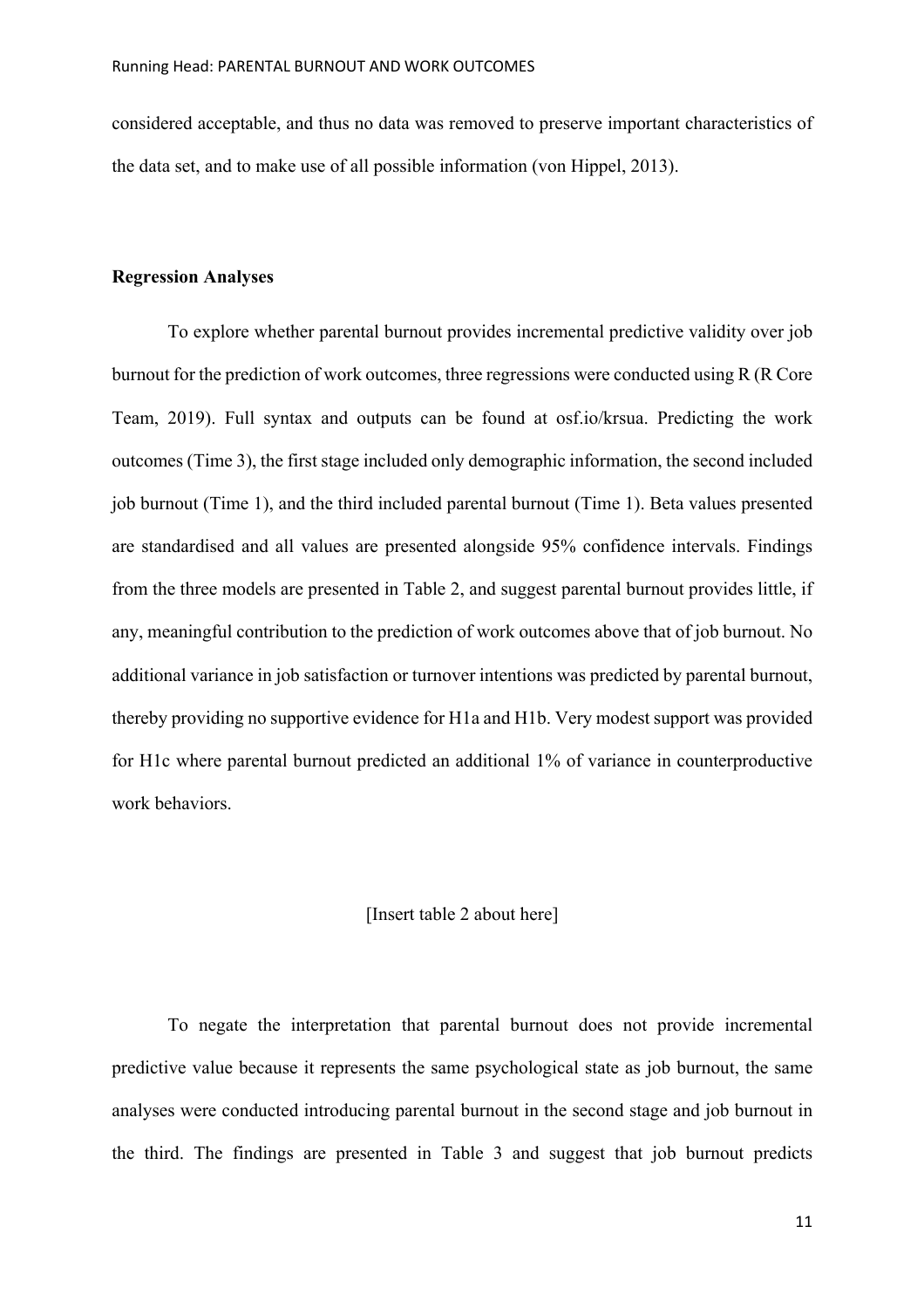incremental variance in work outcomes over parental burnout. The findings therefore provide evidence for their distinctiveness by demonstrating how domain-congruent burnout provides the strongest predictions of outcomes.

[Insert table 3 about here]

## **Complete Longitudinal Mediation Analyses**

Analysis of the longitudinal mediation was conducted through Mplus 6 (Muthén & Muthén, 2010) following recommendations and syntax by Jose (2016). The complete longitudinal mediation analysis model was adopted, whereby all variables were represented in the models at all time points, and all possible mediation pathways were tested. Only the main mediation pathways of interest are reported in this article. However, all analysis syntax and full outputs can be found at osf.io/krsua. Models were evaluated with respect to the degree to which they approximate the data. The following goodness of fit indices and cut-offs are presented. Fit to the data was considered adequate with values of  $\leq$  0.08 for the RMSEA (Browne & Cudeck, 1992) and SRMR (Hu & Bentler, 1999), and  $\geq$  .90 for the CFI and TLI, (Bentler & Bonett, 1980) with values above .95 preferred (Hu & Bentler, 1999).

## *Model 1: Job Satisfaction*

Analyses explored the longitudinal mediation of depression in the relationship between parental burnout and job satisfaction. Model fit was acceptable (RMSEA =  $.00$ ; CFI =  $1.00$ ; TLI = 1.00; SRMR = .00). Counter to H2a, parental burnout at Time 1 was not significantly associated with depression at Time 2 ( $\beta$  = .05,  $p$  = .21) and depression was not significantly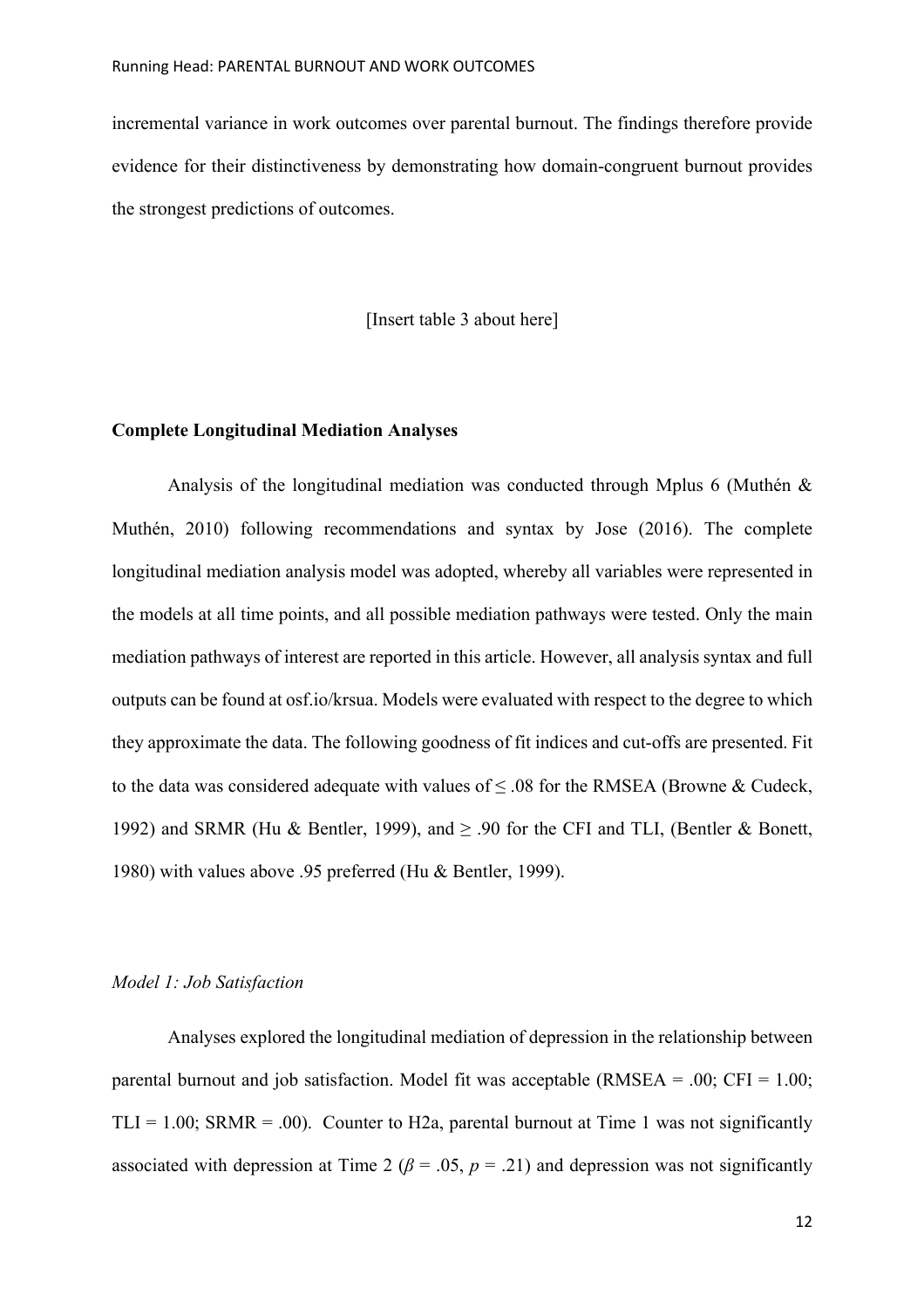associated with job satisfaction at Time 3 ( $\beta$  = -.03,  $p$  = .44). No significant indirect relationship was reported  $(\beta = -0.00, p = 0.56)$ .

## *Model 2: Turnover Intentions*

Analyses explored the proposed mediation model for turnover intentions. Model fit was acceptable (RMSEA = .00; CFI = 1.00; TLI = 1.01; SRMR = .00). Counter to H2b, parental burnout at Time 1 was not significantly associated with depression at Time 2 ( $\beta$  = .05, *p* = .22) but depression at Time 2 was significantly associated with turnover intentions at Time 3 ( $\beta$  = .09,  $p = .01$ ). No significant indirect relationship was found ( $\beta = .00$ ,  $p = .29$ ).

### *Model 3: Counterproductive Work Behavior*

Analyses explored the same model for counterproductive work behaviors. Model fit was acceptable (RMSEA = .04; CFI = 1.00; TLI = .99; SRMR = .01). Counter to H2c, parental burnout at Time 1 was not significantly associated with depression at Time 2 ( $\beta$  = .04,  $p$  = .27). However, depression at Time 2 was significantly associated with counterproductive work behaviors at Time 3 ( $\beta$  = .11,  $p$  = .01). As such, no mediation was found ( $\beta$  = .01,  $p$  = .31).

## **Discussion**

#### **Main Findings**

Analyzing a longitudinal data set of nearly 500 participants, parental burnout provided no incremental validity above job burnout for the prediction of job satisfaction and turnover intentions, but explained an additional 1% of variance in counterproductive work behavior.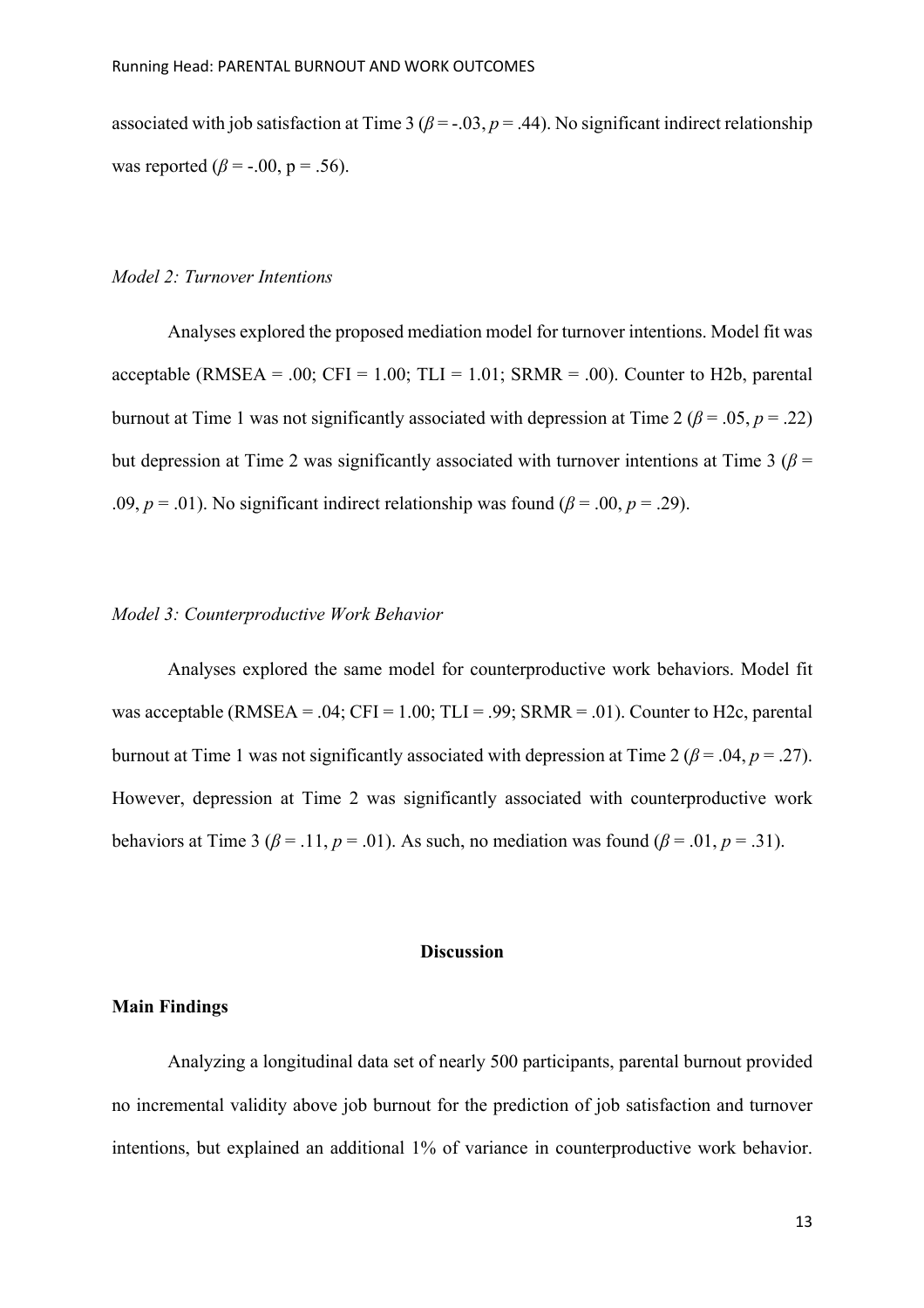These results provide little support for the direct relationship between parental burnout and work outcomes in Hypotheses 1a-c. Furthermore, depression symptomatology did not mediate the relationship between parental burnout and work outcomes. Hypotheses 2a-c regarding an indirect relationship therefore also received no support. As a whole, results suggest that parental burnout has little-to-no direct impact upon work outcomes. If such a relationship is indirect it is unlikely to occur through a depression pathway.

### **Theoretical Implications**

These findings could be interpreted as inconsistent with the Job Demands-Resource Model (Demerouti et al., 2001; Bakker & Demerouti, 2007, 2017) whereby we might have expected domain-incongruent effects of parental burnout via the suppression or weakening of personal resources needed to deal with stress. The lack of domain-incongruent outcomes supports the general view that burnout is context-specific (Bakker et al., 2000; Schaufeli et al., 2009) and is concurrent with boundary theories in proposing that different domains of life are generally separated (Clark, 2000).

An alternative interpretation consistent with the Job Demands-Resource Model might be that this weakening of personal resources due to parental burnout is compensated by the change of a resource in the job demands/resource balance: namely, a renewed appreciation of one's job. The drain of personal resources due to burnout in one domain could be compensated by the renewed engagement or satisfaction in a different domain. Such an interpretation would be incompatible with depression as a central resource in this process based upon current findings; yet the premise is concurrent with the small increase in job satisfaction associated with parental burnout reported by Mikolajczak et al. (2020).

Only one set of personal resources, captured through depression symptomatology, was represented in the current study. Contrary to the extant literature which typically reports strong

14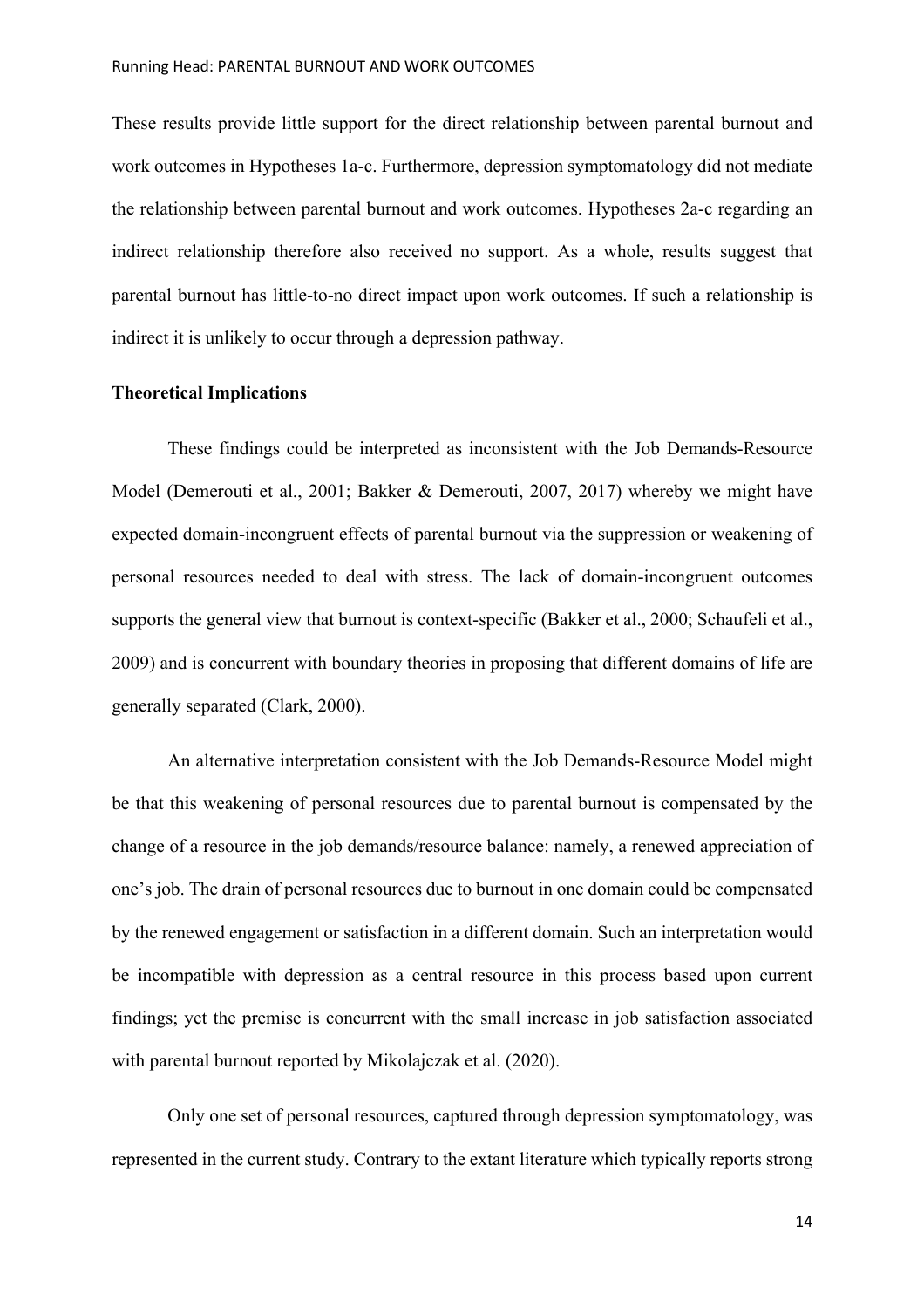relationships and describes the constructs as inter-related (e.g., Maslach & Leiter, 2016; Schonfeld & Bianchi, 2016; Bianchi et al., 2021), parental burnout was not a significant predictor of depression. It is possible that the mainstream use of cross-sectional data has led to over-estimates of this relationship and that this longitudinal work has provided an important nuance: that parental burnout does not predict *future* depression. The relationship between parental burnout and depression is clearly complex, and thus further longitudinal research is needed to elucidate the exact causal paths as to how depression symptomatology, and other markers of personal resources, coalesce.

While providing little support for any of the hypotheses tested, the findings are interpretable in the context of the theoretical and empirical literature. The findings are also small in magnitude, in-line with the other studies exploring domain-incongruent consequences of burnout (e.g., Mikolajczak et al., 2020). As early work in this area, the current study yields a clear new direction for appreciating the intricacies and nuances associated with burnout and its consequences for domain-incongruent outcomes.

# **Practical Implications**

The current findings could be construed as a justification for ignoring the parental demands of employees. Such actions are ill-advised in the context of the significant body of evidence to suggest that organizational parental support can facilitate greater personal coping and subsequent occupational outcomes such as organizational commitment (Anderson et al., 2002; Grover & Crooker, 1995). As the legal organizational demands for organizations to support parents predominantly cover maternity/paternity leave (Moss & Deven, 2008), there may be scope for developments in this research field to inform more family-friendly working practices. Any early claims for the value of workplace interventions to support employees with parental burnout should be treated with extreme caution however. The current study, combined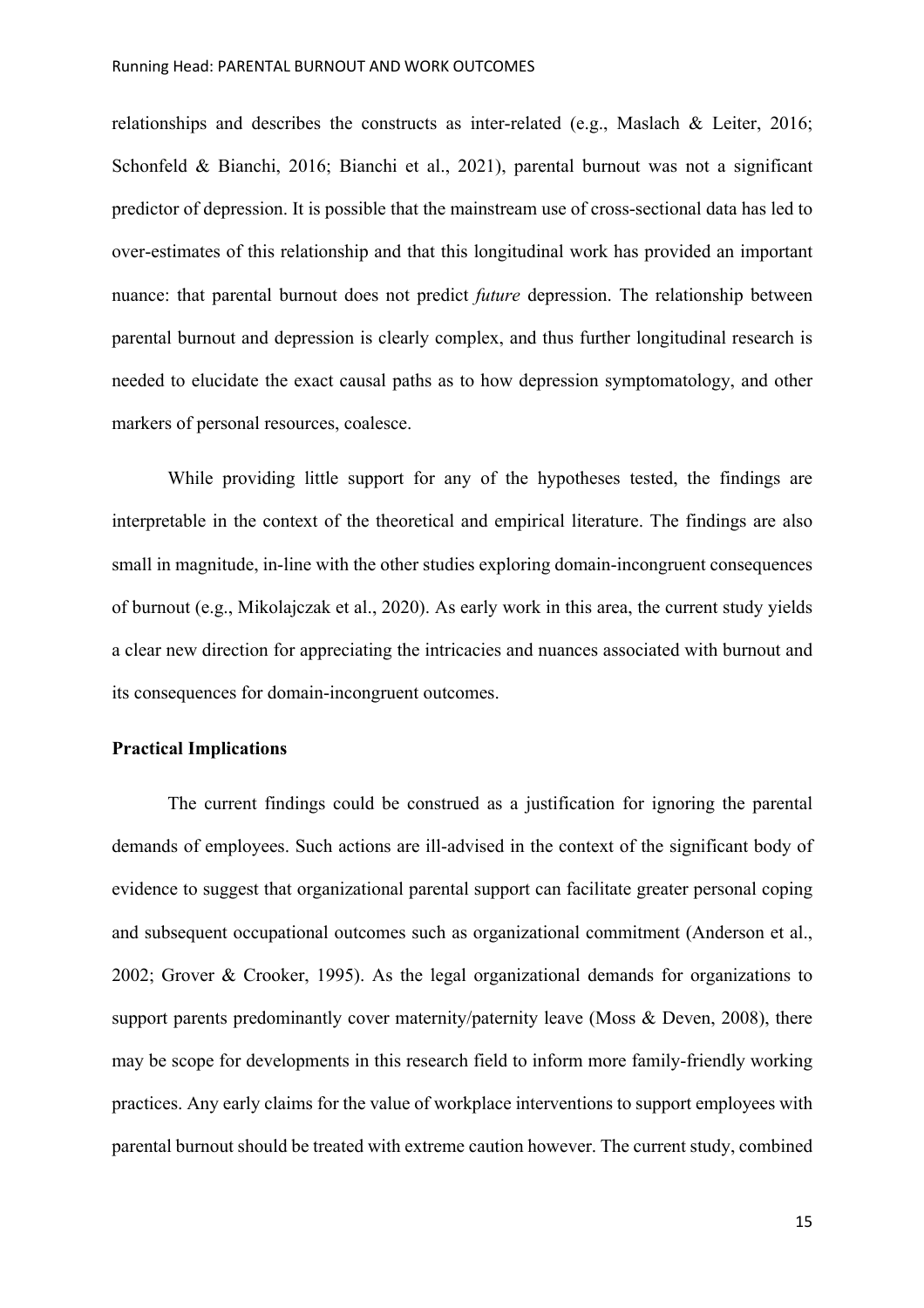with early findings indicating increased job performance from individuals with high parental burnout (Mikolajczak et al., 2020), suggests that the organizational outcomes of parental burnout are likely to be complex, with small yet meaningful impacts likely. Thus, any practical conclusions drawn should be done so based upon evaluation of a much larger body of evidence than that which is currently available.

## **Limitations**

The current study has a substantive sample size, uses well-validated measures, and captures all constructs over a meaningful period of time. As such, the current study represents a relatively robust evaluation of the hypotheses explored. Nevertheless, the current study is one of the first longitudinal explorations of domain-incongruent impacts of burnout, and should be treated with a modest level of caution. In particular, the exclusive use of self-report questionnaires raises concerns surrounding common method bias and thus the possibility of distorted relationship estimates (Podsakoff et al., 2003). Self-report questionnaires were considered the most appropriate measurement method to capture each of the constructs discussed; reliability estimates and correlations have been detailed; the convergent/divergent validity of the measures has been established (Mikolajczak et al., 2019); and analyses focused upon relationships between, not within, time points. Best-practice recommendations to minimize any potential consequences of common method bias were therefore adopted (Conway & Lance, 2010).

The global COVID-19 pandemic has created an unprecedented turn to remote work, causing a subsequent strain upon work boundaries (Rudolph et al., 2021). This strain has been exacerbated by the additional caregiving demands placed upon parents during lockdown when many also provided home-schooling (Thorell et al., 2021). The effects of such a complex context have thus far provided mixed conclusions as to whether the dynamics between work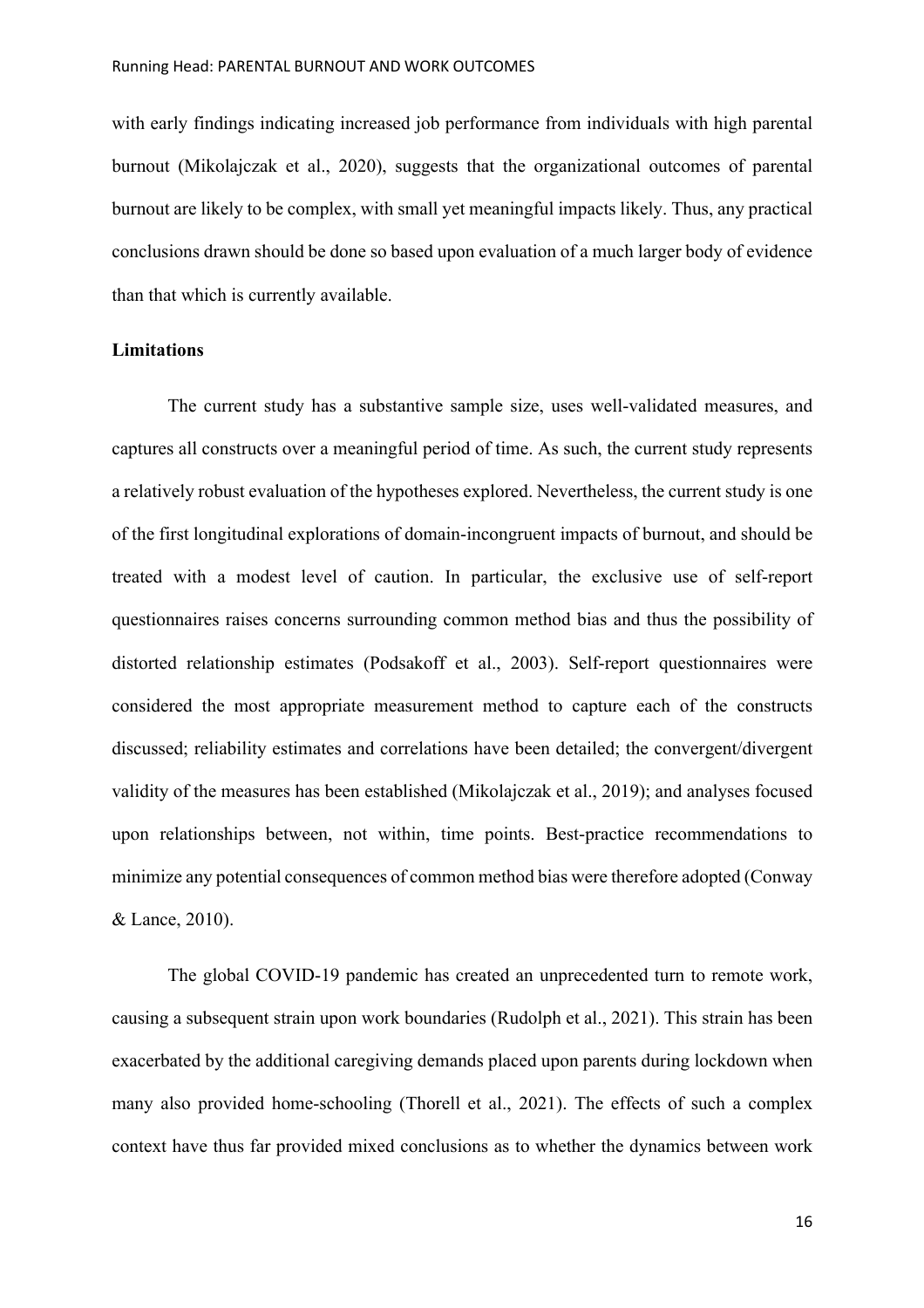and parenting have changed and, if so, for how long (Aguiar et al., 2021; Le Vigouroux et al., 2021). As the data reported in the current work were collected pre-pandemic, we therefore encourage great caution when attempting to apply our findings within context of the ongoing pandemic and encourage greater emphasis on longitudinal data collected during the pandemic to provide robust recommendations for supporting parents to help manage the many conflicting demands they continue to face.

### **Future Research**

There have been substantive debates and contradictions presented by the extant theoretical and empirical works on the relatedness of depression and burnout (e.g., Bianchi et al., 2015; 2021). This was similarly evidenced by the divergence in the nature of the relationship between parental burnout and depression between the current longitudinal work and prior cross-sectional research. As such, further longitudinal work will be particularly important for drawing robust explanatory and predictive integrative models in this field.

With respect to the impact of parental burnout upon work outcomes, future research should be encouraged to consider alternative resource-based mechanisms by which parental burnout can impact upon work outcomes. The Job Demands-Resources model represents an excellent theoretical framework to support future research to question whether parental burnout can exhaust personal resources such as self-efficacy and optimism, necessary for work outcomes (Demerouti et al., 2001; Bakker & Demerouti, 2007, 2017).

The current study highlights the relative absence of work exploring domainincongruent outcomes of burnout, and in doing so raises an important new direction in burnout research. Acknowledging that the current findings reflect preliminary work and small effect sizes, further longitudinal work should attain appropriate sample sizes to draw robust estimates. The use of power analyses and similar data simulations which can inform sample size based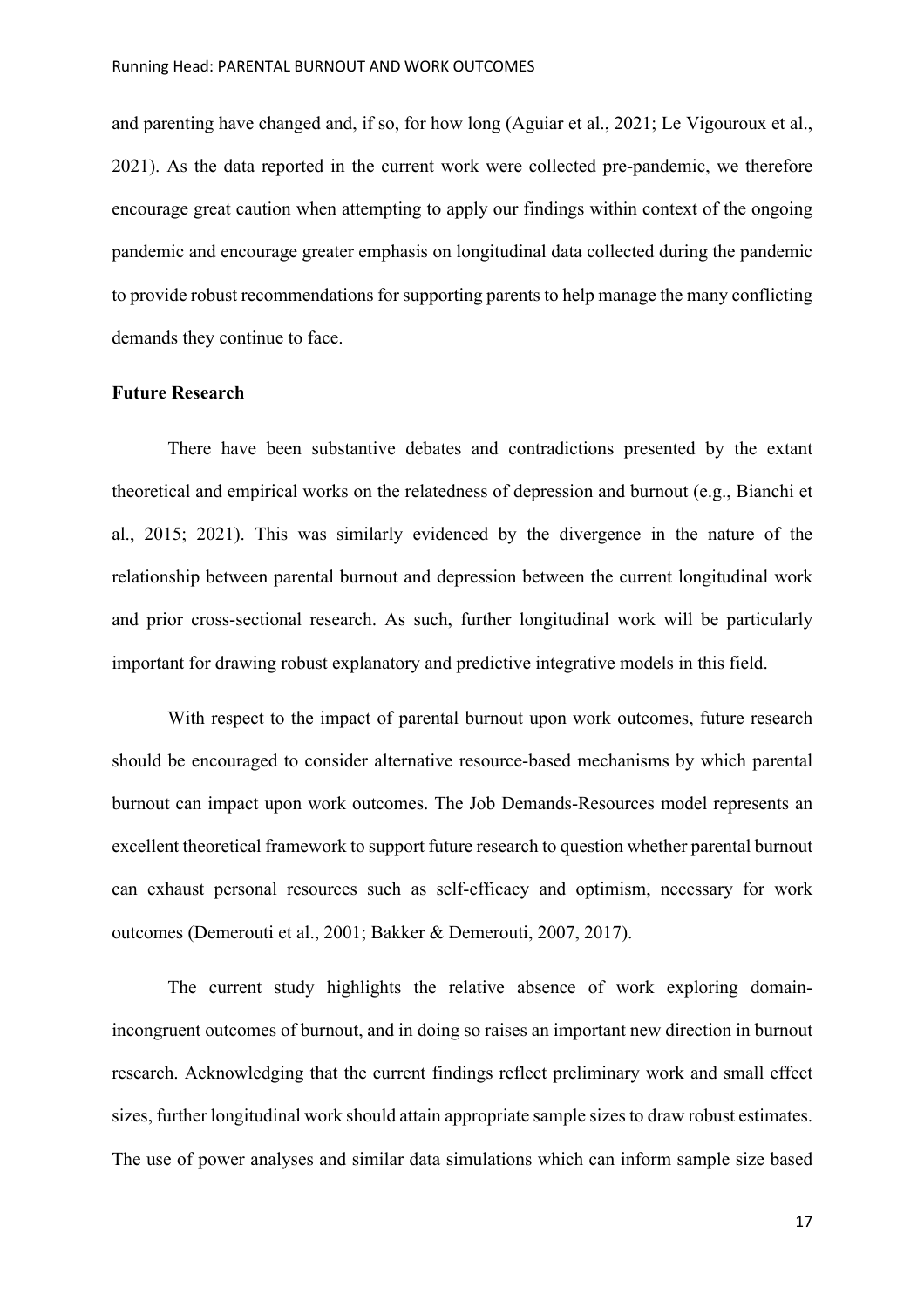# Running Head: PARENTAL BURNOUT AND WORK OUTCOMES

upon the foci of interest are encouraged to evoke greater confidence in conclusions and minimize obfuscation of relationships. While often small in effect, exploring the impact of domain-incongruent outcomes of burnout represents an exciting opportunity to clarify the burnout process, and how it can be interrupted.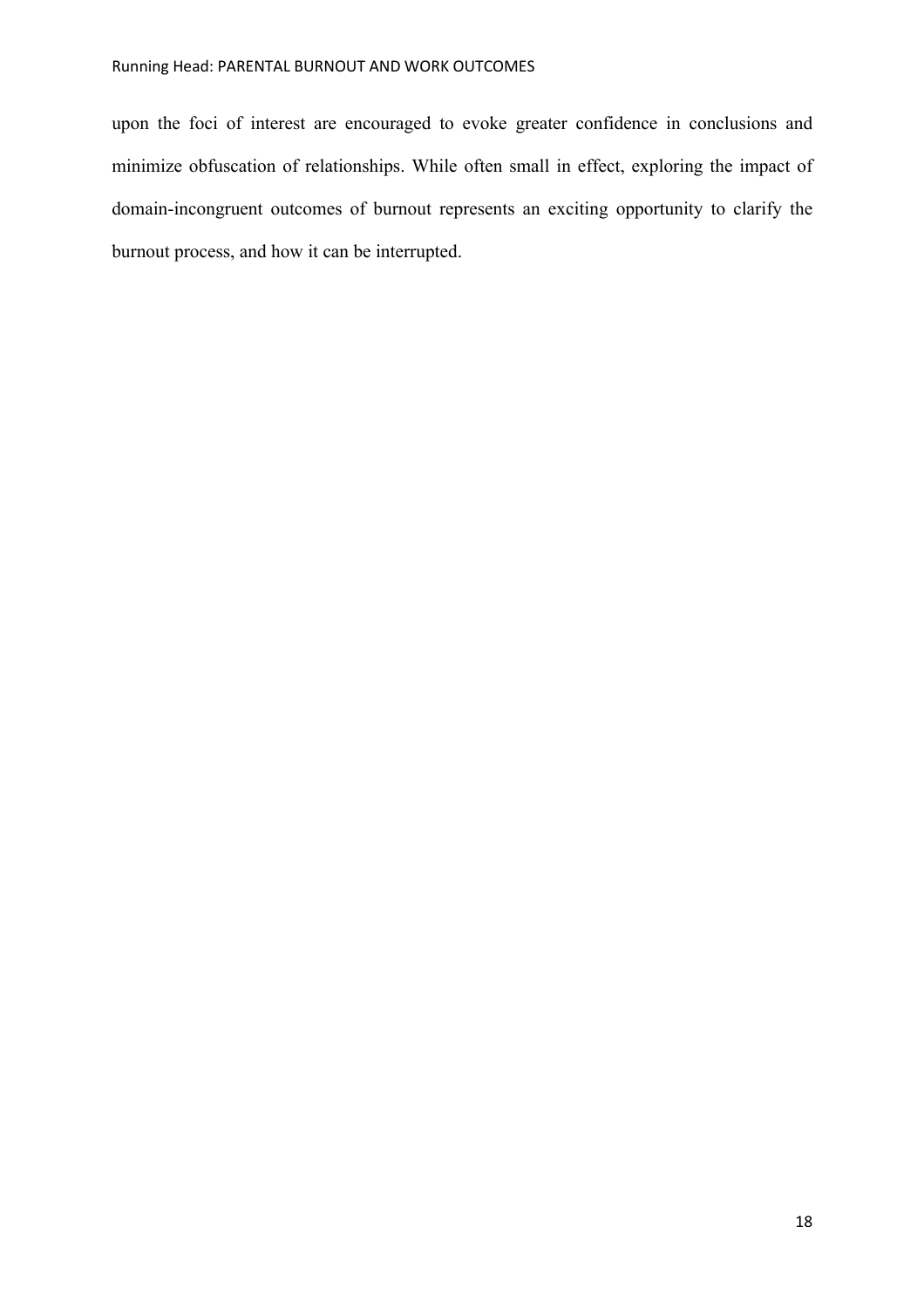# **Ethics Statement**

The original study was carried out in accordance with the 1964 Helsinki Declaration and subsequent addenda, and data collection was approved by the Institutional Review Board of the Université Catholique de Louvain. Informed consent was sought and obtained from each participant.

# **Supplementary Materials**

All materials, data, analysis code, and outputs are openly available on the Open Science Framework: osf.io/krsua

# **Conflict of Interest Statement**

On behalf of all authors, the corresponding author states that there is no conflict of interest.

# **Data Availability Statement**

Data is openly available on the Open Science Framework: osf.io/krsua.

# **Author Contribution Statement**

Conceptualization = TRE & MM; Data curation = TRE & MM; Formal analysis = TRE; Methodology = TRE; Project administration = TRE & MM; Resources = MM, IR & FS; Software = TRE; Supervision = TRE; Validation = TRE; Visualization = TRE; Writing original draft = TRE; Writing – review & editing = TRE, MM, IR & FS.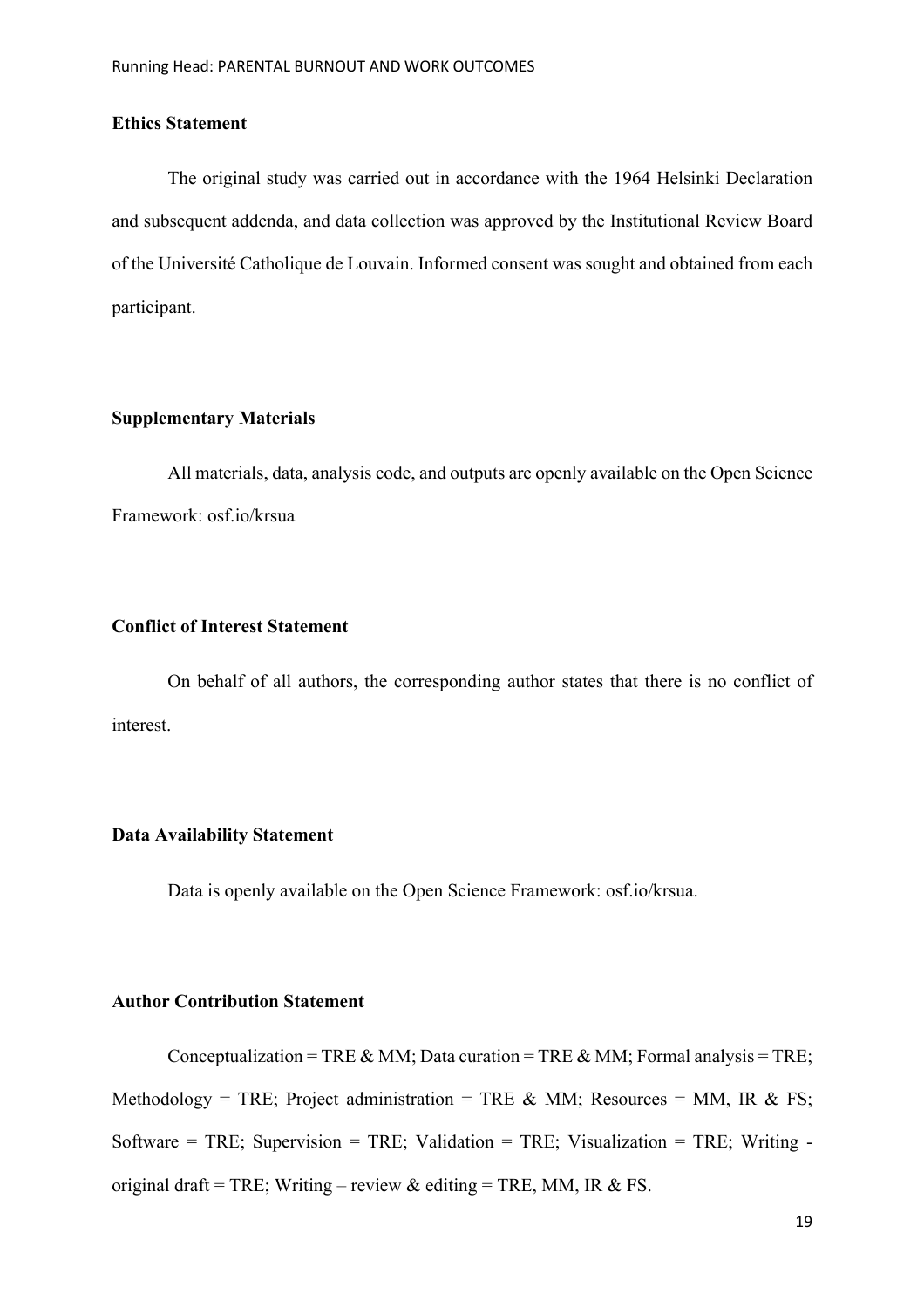## **R Package References**

- apaTables: David Stanley (2018). apaTables: Create American Psychological Association (APA) Style Tables. R package version 2.0.5. https://CRAN.Rproject.org/package=apaTables
- cowplot: Claus O. Wilke (2020). cowplot: Streamlined Plot Theme and Plot Annotations for 'ggplot2'. R package version 1.1.1. https://CRAN.R-project.org/package=cowplot
- europepmc: Najko Jahn (2020). europepmc: R Interface to the Europe PubMed Central RESTful Web Service. R package version 0.4. https://CRAN.Rproject.org/package=europepmc
- ggplot2: H. Wickham. ggplot2: Elegant Graphics for Data Analysis. Springer-Verlag New York, 2016.
- MBESS: Ken Kelley (2019). MBESS: The MBESS R Package. R package version 4.6.0. https://CRAN.R-project.org/package=MBESS
- R Core Team (2019). R: A language and environment for statistical computing. R Foundation for Statistical Computing, Vienna, Austria. https://www.R-project.org/.
- tidyverse: Wickham et al., (2019). Welcome to the tidyverse. Journal of Open Source Software, 4(43), 1686, https://doi.org/10.21105/joss.01686
- userfriendlyscience: Peters, G. (2018). userfriendlyscience: Quantitative analysis made accessible. R package version 0.7.2. doi:10.17605/osf.io/txequ, URL: https://userfriendlyscience.com.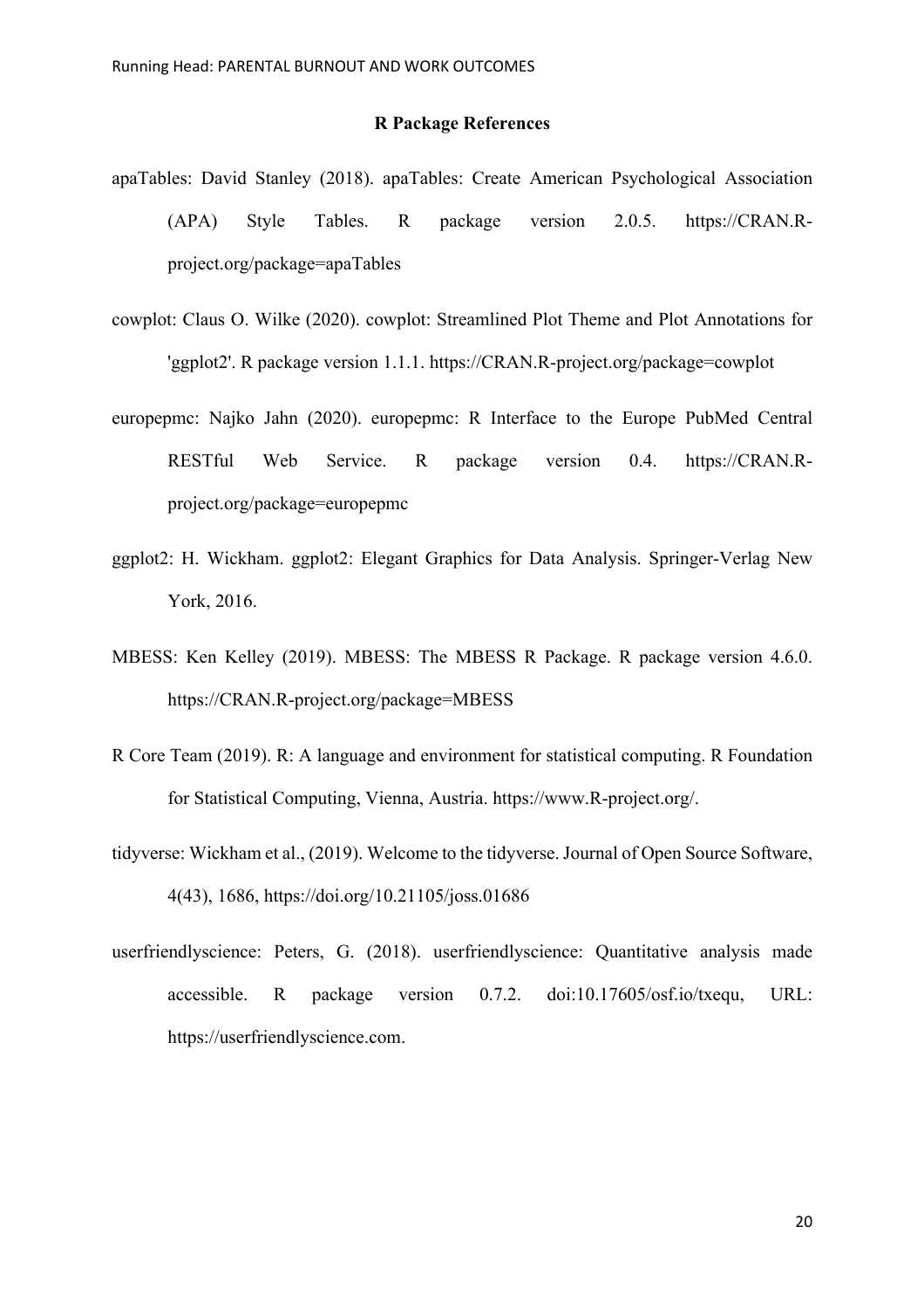#### **References**

- Aguiar, J., Matias, M., Braz, A. C., César, F., Coimbra, S., Gaspar, M. F., & Fontaine, A. M. (2021). Parental burnout and the COVID‐19 pandemic: How Portuguese parents experienced lockdown measures. *Family Relations*. https://doi.org/10.1111/fare.12558
- Anderson, S. E., Coffey, B. S., & Byerly, R. T. (2002). Formal organizational initiatives and informal workplace practices: Links to work-family conflict and job-related outcomes. *Journal of Management*, *28*(6), 787-810. https://doi.org/10.1177/014920630202800605
- Bakker, A. B., & Demerouti, E. (2007). The job demands-resources model: State of the art. *Journal of Managerial Psychology*, *22*(3), 309-328. https://doi.org/10.1108/02683940710733115
- Bakker, A.B., & Demerouti, E. (2017). Job Demands-Resources theory: taking stock and looking forward. *Journal of Occupational Health Psychology*, 22, 273-285. https://doi.org/10.1037/ocp0000056
- Bakker, A. B., Schaufeli, W. B., Demerouti, E., Janssen, P. P., Van Der Hulst, R., & Brouwer, J. (2000). Using equity theory to examine the difference between burnout and depression. *Anxiety, Stress & Coping*, 13, 247-268. https://doi.org/10.1080/10615800008549265
- Bentler, P. M., & Bonett, D. G. (1980). Significance tests and goodness of fit in the analysis of covariance structures. *Psychological Bulletin*, *88*(3), 588-606. https://doi.org/10.1037/0033-2909.88.3.588
- Bianchi, R., Schonfeld, I. S., & Laurent, E. (2015). Burnout–depression overlap: A review. *Clinical Psychology Review*, *36*, 28-41. https://doi.org/10.1016/j.cpr.2015.01.004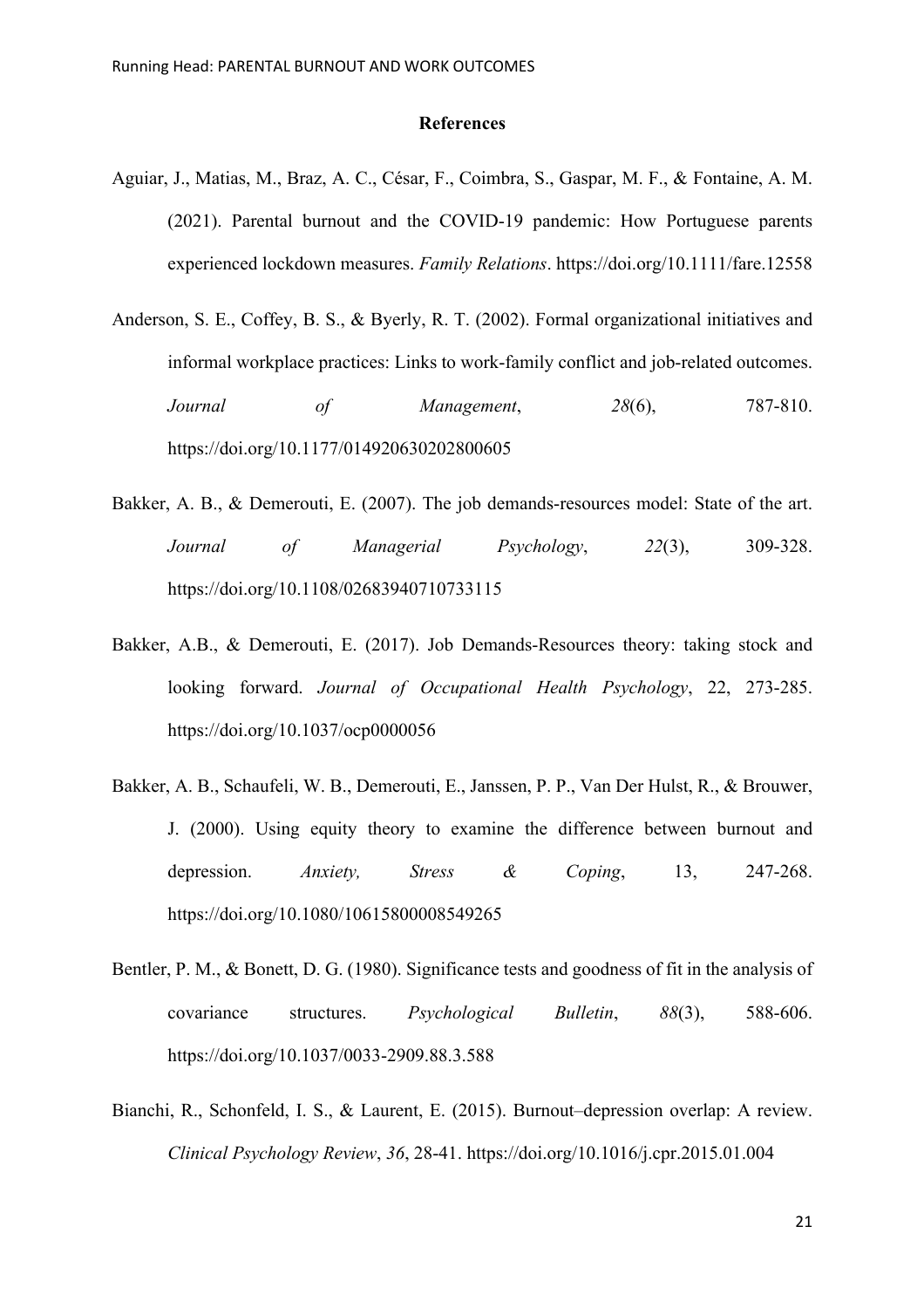- Bianchi, R., Truchot, D., Laurent, E., Brisson, R., & Schonfeld, I. S. (2014). Is burnout solely job‐related? A critical comment. *Scandinavian Journal of Psychology*, *55*(4), 357-361. https://doi.org/10.1111/sjop.12119
- Bianchi, R., Verkuilen, J., Schonfeld, I. S., Hakanen, J. J., Jansson-Fröjmark, M., Manzano-García, G., ... & Meier, L. L. (2021). Is burnout a depressive condition? A 14-sample meta-analytic and bifactor analytic study. *Clinical Psychological Science, 9*(4), 579- 597. https://doi.org/10.1177/2167702620979597
- Browne, M. W., & Cudeck, R. (1992). Alternative ways of assessing model fit. *Sociological Methods & Research*, *21*, 230-258. https://doi.org/10.1177%2F0049124192021002005
- Clark, S. C. (2000). Work/family border theory: A new theory of work/family balance. *Human Relations*, *53*(6), 747-770. https://doi.org/10.1177/0018726700536001
- Conway, J. M., & Lance, C. E. (2010). What reviewers should expect from authors regarding common method bias in organizational research. *Journal of Business and Psychology*, *25*(3), 325-334. https://doi.org/10.1007/s10869-010-9181-6
- Demerouti, E., Bakker, A. B., Nachreiner, F., & Schaufeli, W. B. (2001). The job demandsresources model of burnout. *Journal of Applied Psychology*, *86*(3), 499-512. https://doi.org/10.1037/0021-9010.86.3.499
- Grover, S. L., & Crooker, K. J. (1995). Who appreciates family‐responsive human resource policies: The impact of family‐friendly policies on the organizational attachment of parents and non‐parents. *Personnel Psychology*, *48*(2), 271-288. https://doi.org/10.1111/j.1744-6570.1995.tb01757.x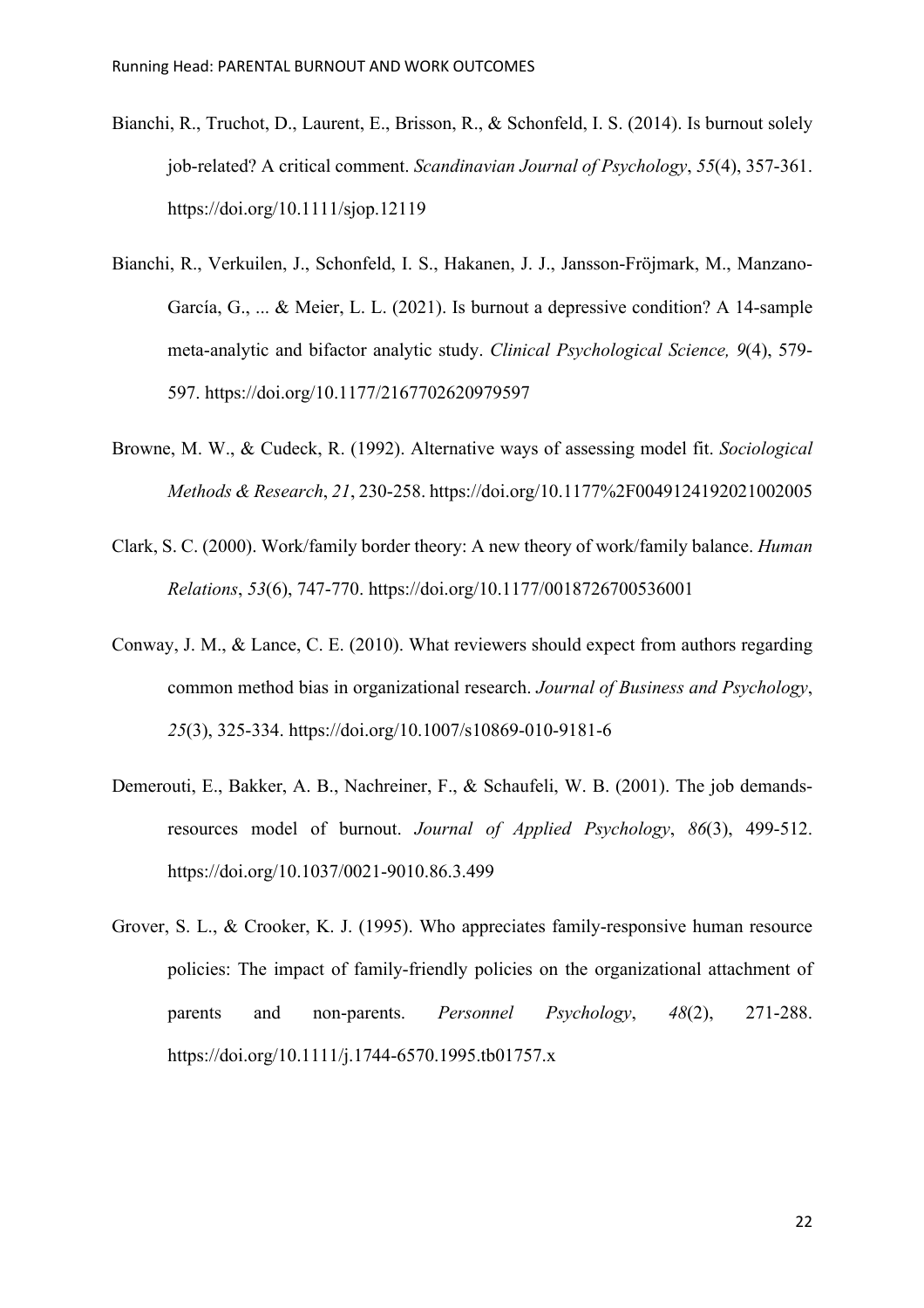- Hakanen, J. J., & Schaufeli, W. B. (2012). Do burnout and work engagement predict depressive symptoms and life satisfaction? A three-wave seven-year prospective study. *Journal of Affective Disorders*, *141*(2-3), 415-424. https://doi.org/10.1016/j.jad.2012.02.043
- Hu, L. T., & Bentler, P. M. (1999). Cutoff criteria for fit indexes in covariance structure analysis: Conventional criteria versus new alternatives. *Structural Equation Modeling: A Multidisciplinary Journal*, *6*(1), 1-55. https://doi.org/10.1080/10705519909540118
- Jose, P. E. (2016). The merits of using longitudinal mediation. *Educational Psychologist*, *51*(3- 4), 331-341. https://doi.org/10.1080/00461520.2016.1207175
- Kawamoto, T. K., Furutani, K., & Alimardani, M. (2018). Preliminary validation of Japanese version of the Parental Burnout Inventory and its relationship with perfectionism. *Frontiers in Psychology*, *9*, 970. https://doi.org/10.3389/fpsyg.2018.00970
- Kroenke, K., Strine, T. W., Spitzer, R. L., Williams, J. B., Berry, J. T., & Mokdad, A. H. (2009). The PHQ-8 as a measure of current depression in the general population. *Journal of Affective Disorders*, *114*(1-3), 163-173. https://doi.org/10.1016/j.jad.2008.06.026
- Le Vigouroux, S., Lebert-Charron, A., Wendland, J., Boujut, E., Scola, C., & Dorard, G. (2021). COVID-19 and parental burnout: Parents locked down but not more exhausted. *Journal of Family Issues*. https://doi.org/10.1177%2F0192513X211030038
- Lee, R. T., & Ashforth, B. E. (1996). A meta-analytic examination of the correlates of the three dimensions of job burnout. *Journal of Applied Psychology*, *81*(2), 123-133. https:// doi.org/10.1037/0021-9010.81.2.123
- Lichtenstein, R., Alexander, J. A., McCarthy, J. F., & Wells, R. (2004). Status differences in cross-functional teams: effects on individual member participation, job satisfaction, and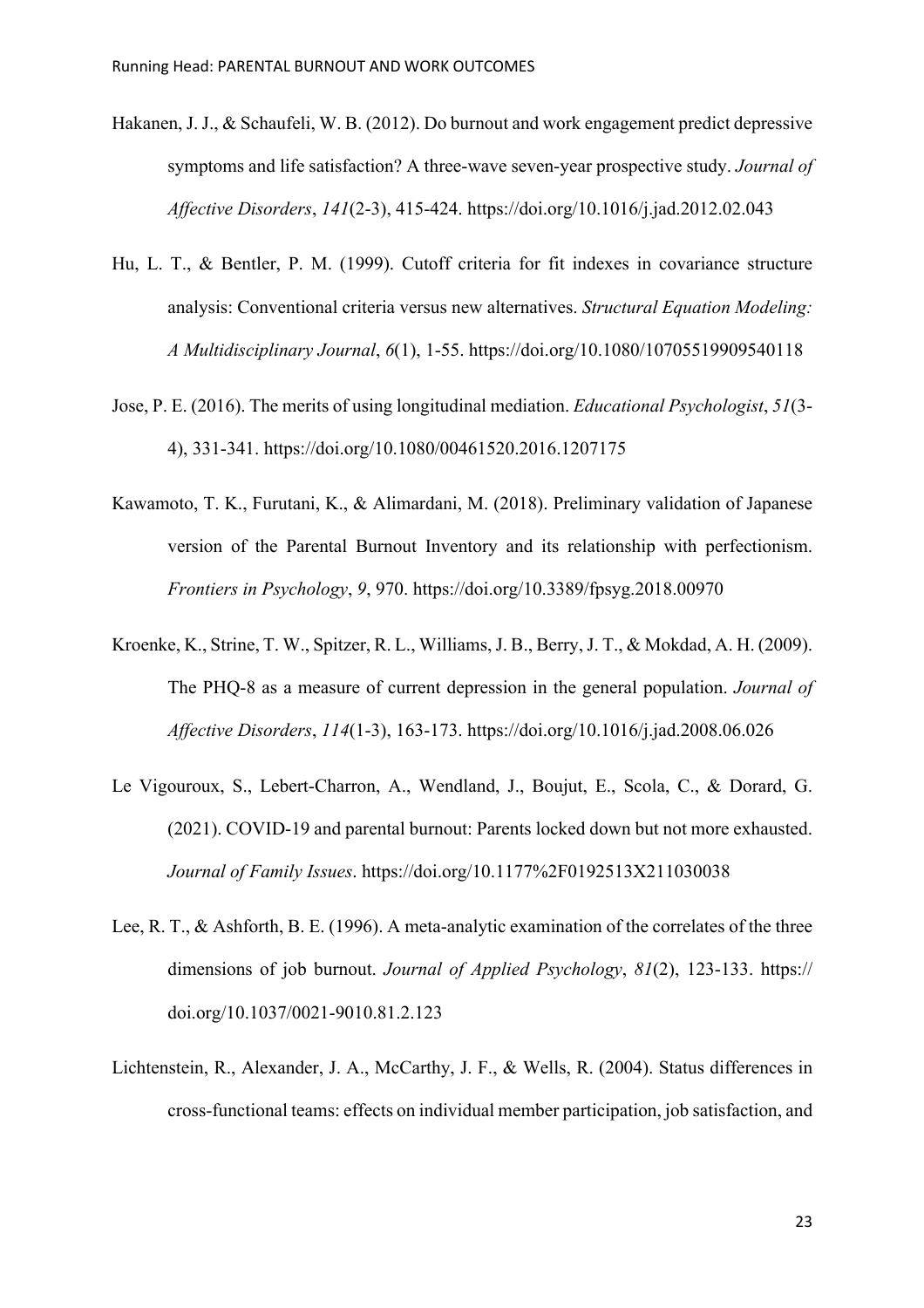intent to quit. *Journal of Health and Social Behavior*, *45*, 322-335. https://doi.org/10.1177/002214650404500306

- Lin, G. X., Szczygieł, D., Hansotte, L., Roskam, I., & Mikolajczak, M. (2021). Aiming to be perfect parents increases the risk of parental burnout, but emotional competence mitigates it. *Current Psychology*, In press, 1-9. https://doi.org/10.1007/s12144-021- 01509-w
- Maslach, C., & Leiter, M. P. (2016). Understanding the burnout experience: recent research and its implications for psychiatry. *World Psychiatry*, *15*(2), 103-111. https://doi.org/10.1002%2Fwps.20311
- Maslach, C., Schaufeli, W. B. & Leiter, M. P. (2001). Job burnout. *Annual Review of Psychology*, 52, 397–422. https://doi.org/10.1146/annurev.psych.52.1.397
- Meeussen, L., & Van Laar, C. (2018). Feeling pressure to be a perfect mother relates to parental burnout and career ambitions. *Frontiers in Psychology*, *9*, 2113. https://doi.org/10.3389%2Ffpsyg.2018.02113
- Mikolajczak, M., & Roskam, I. (2018). A theoretical and clinical framework for parental burnout: The Balance between Risks and Resources (BR²). *Frontiers in Psychology*, *9*, 886. https://doi.org/10.3389/fpsyg.2018.00886
- Mikolajczak, M., Brianda, M. E., Avalosse, H., & Roskam, I. (2018a). Consequences of parental burnout: Its specific effect on child neglect and violence. *Child Abuse & Neglect*, 80, 134-145. https://doi.org/10.1016/j.chiabu.2018.03.025
- Mikolajczak, M., Gross, J. J. Stinglhamber, A. L., Lidahl Norberg, A., & Roskam, I. (2020). Is parental burnout distinct from job burnout and depressive symptomatology?. *Clinical Psychological Science*, 8(4), 673-689. https://doi.org/10.1177%2F2167702620917447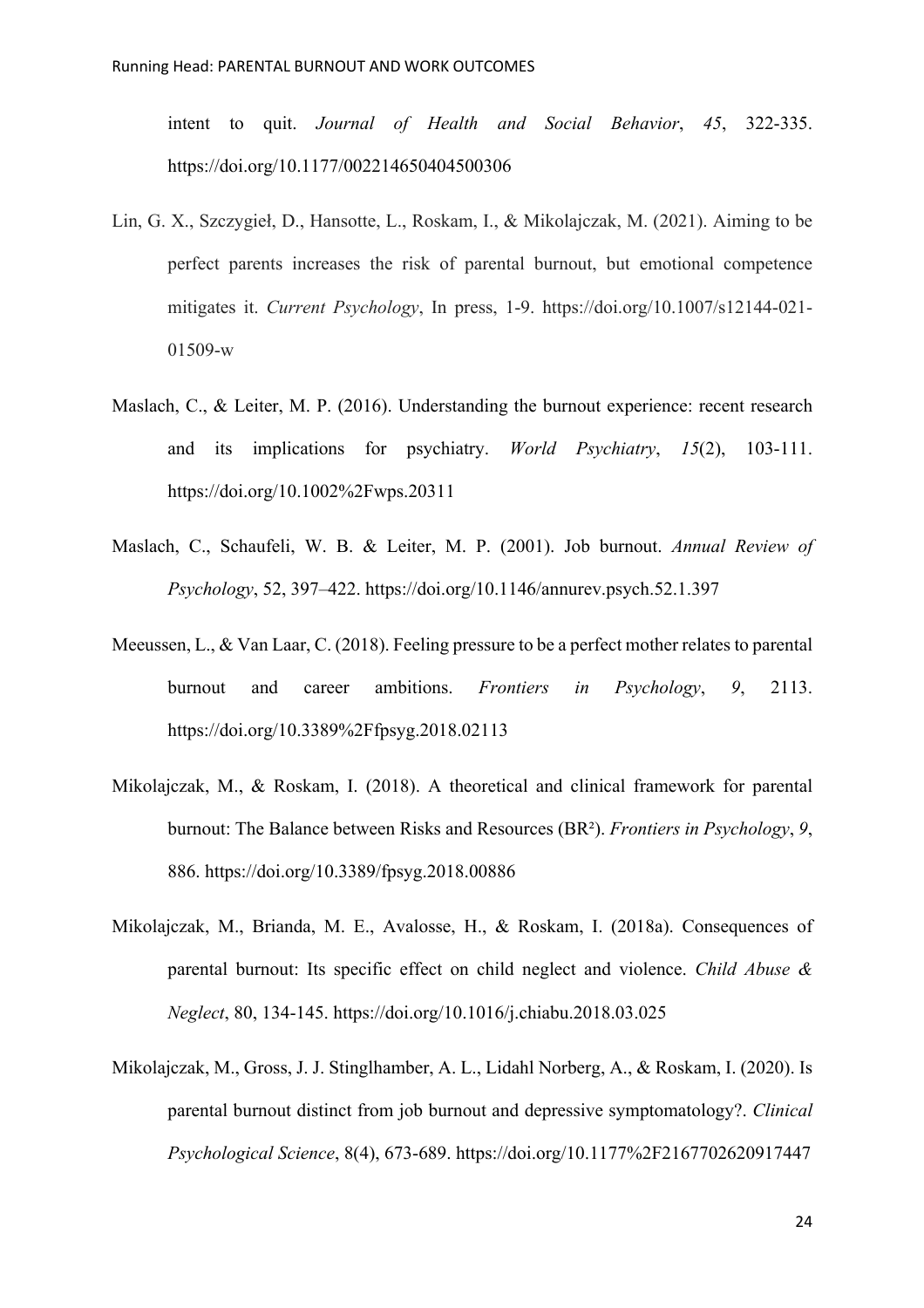- Mikolajczak, M., Gross, J. J., & Roskam, I. (2019). Parental burnout: What is it, and why does it matter?. *Clinical Psychological Science*, 7(6), 1319-1329. https://doi.org/10.1177%2F2167702619858430
- Mikolajczak, M., Raes, M. E., Avalosse, H., & Roskam, I. (2018b). Exhausted parents: sociodemographic, child-related, parent-related, parenting and family-functioning correlates of parental burnout. *Journal of Child and Family Studies*, *27*(2), 602-614. https://doi.org/10.1007/s10826-017-0892-4
- Moss, P., & Deven, F. (2006). Leave policies and research: A cross-national overview. *Marriage & Family Review*, *39*(3-4), 255-285. https://doi.org/10.1300/J002v39n03\_03
- Muthén, L.K. and Muthén, B.O. (1998-2010). *Mplus User's Guide*. Sixth Edition. Los Angeles, CA: Muthén & Muthén
- Palan, S., & Schitter, C. (2018). Prolific. ac—a subject pool for online experiments. *Journal of Behavioral and Experimental Finance*, *17*, 22-27. https://doi.org/10.1016/j.jbef.2017.12.004
- Podsakoff, P. M., MacKenzie, S. B., Lee, J. Y., & Podsakoff, N. P. (2003). Common method biases in behavioral research: A critical review of the literature and recommended remedies. *Journal of Applied Psychology*, *88*(5), 879-903. https://doi.org/10.1037/0021-9010.88.5.879
- Quinn, R. P., & Shepard, L .G. (1974). *The 1972-1973 quality of employment survey*. Institute for Social Research, University of Michigan, Ann Arbor.
- Raedeke, T. D., & Smith, A. L. (2001). Development and preliminary validation of an athlete burnout measure. *Journal of Sport and Exercise Psychology*, *23*(4), 281-306. https://doi.org/10.1123/jsep.23.4.281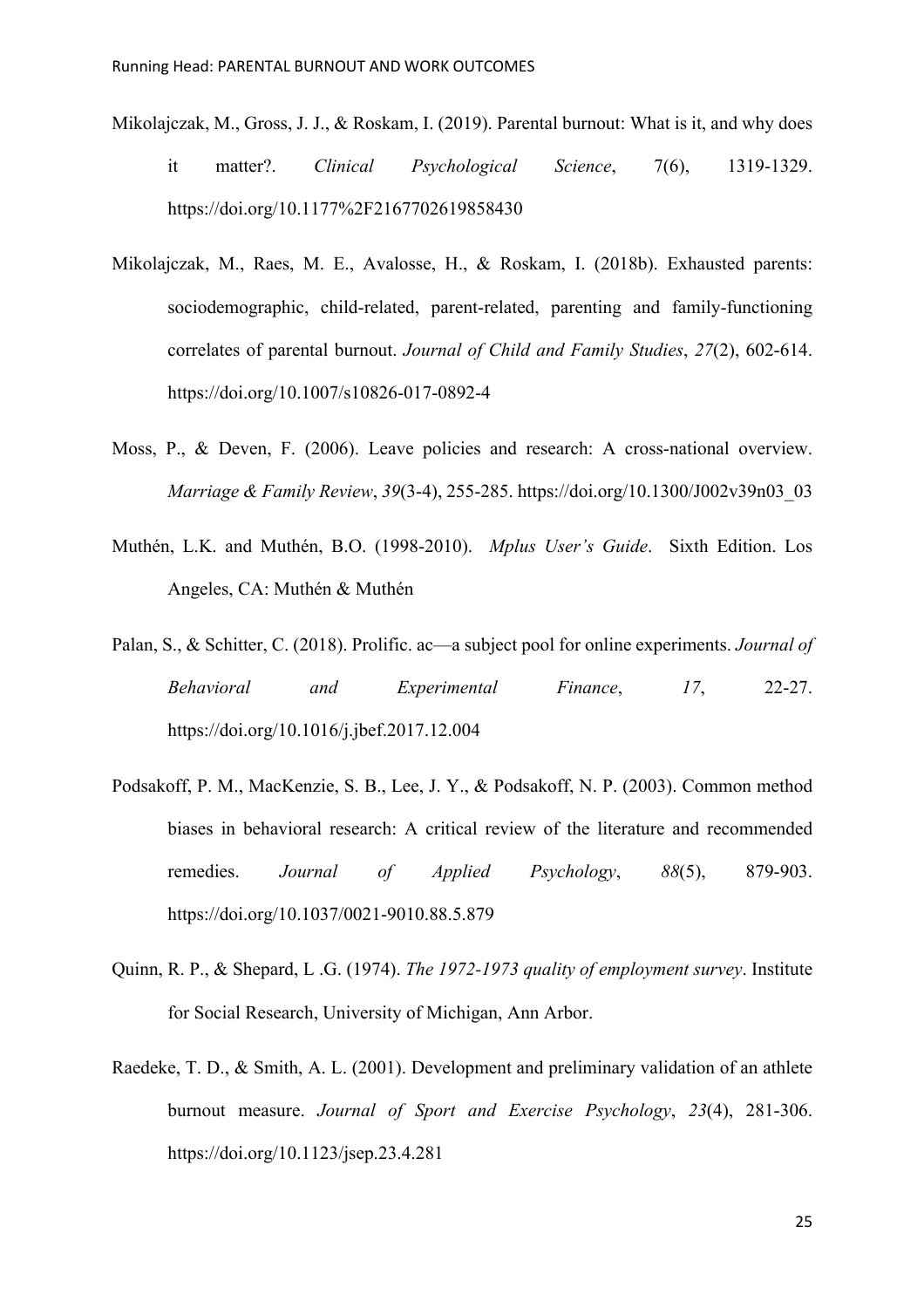- Roskam, I., & Mikolajczak, M. (2020). Gender differences in the nature, antecedents and consequences of parental burnout. *Sex Roles, 83*(7), 485-498. https://doi.org/10.1007/s11199-020-01121-5
- Roskam, I., Raes, M. E., & Mikolajczak, M. (2017). Exhausted parents: development and preliminary validation of the parental burnout inventory. *Frontiers in Psychology*, *8*, 163. https://doi.org/10.3389%2Ffpsyg.2017.00163
- Rudolph, C., Allan, B., Clark, M., Hertel, G., Hirschi, A., Kunze, F., . . . Zacher, H. (2021). Pandemics: Implications for research and practice in industrial and organizational psychology. *Industrial and Organizational Psychology, 14*(1-2), 1-35. https://doi.org/10.1017/iop.2020.48
- Sandström, A., Rhodin, I. N., Lundberg, M., Olsson, T., & Nyberg, L. (2005). Impaired cognitive performance in patients with chronic burnout syndrome. *Biological Psychology*, *69*(3), 271-279. https://doi.org/10.1016/j.biopsycho.2004.08.003
- Schaufeli, W. B., Leiter, M. P., & Maslach, C. (2009). Burnout: 35 years of research and practice. *Career Development International*, *14*(3), 204-220. https:// doi.org/10.1108/13620430910966406
- Schaufeli, W. B., Leiter, M. P., Maslach, C., & Jackson, S. E. (1996). *MBI-General Survey (MBI-GS)*. Palo Alto, CA: Mindgarden.
- Schonfeld, I. S., & Bianchi, R. (2016). Burnout and depression: two entities or one?. *Journal of Clinical Psychology*, *72*(1), 22-37. https://doi.org/10.1002/jclp.22229
- Selst, M., & Jolicoeur, P. (1994). A solution to the effect of sample size on outlier elimination. *The Quarterly Journal of Experimental Psychology Section A*, *47*(3), 631-650. https://doi.org/10.1080/14640749408401131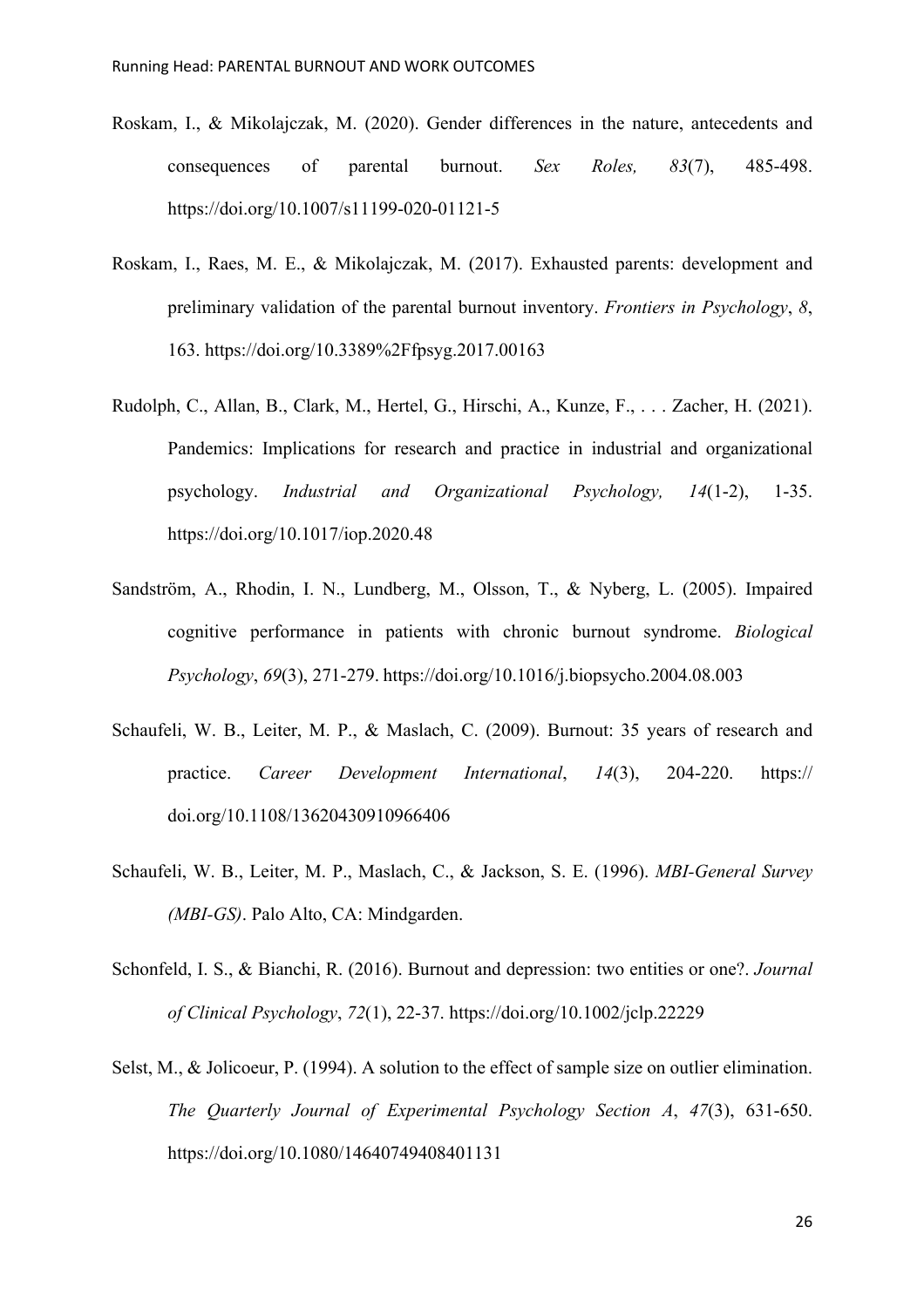- Spector, P. E., Fox, S., Penney, L. M., Bruursema, K., Goh, A., & Kessler, S. (2006). The dimensionality of counterproductivity: Are all counterproductive behaviors created equal? *Journal of Vocational Behavior*, *68*, 446-460. https:// doi.org/10.1016/j.jvb.2005.10.005
- Swider, B. W., & Zimmerman, R. D. (2010). Born to burnout: A meta-analytic path model of personality, job burnout, and work outcomes. *Journal of Vocational Behavior*, *76*(3), 487-506. https://doi.org/10.1016/j.jvb.2010.01.003
- Thorell, L. B., Skoglund, C., de la Peña, A. G., Baeyens, D., Fuermaier, A. B., Groom, M. J., ... & Christiansen, H. (2021). Parental experiences of homeschooling during the COVID-19 pandemic: Differences between seven European countries and between children with and without mental health conditions. *European Child & Adolescent Psychiatry,* 1-13. https://doi.org/10.1007/s00787-020-01706-1
- Van Bakel, H. J., Van Engen, M. L., & Peters, P. (2018). Validity of the Parental Burnout Inventory among Dutch employees. *Frontiers in Psychology*, *9*. https://doi.org/10.3389/fpsyg.2018.00697
- von Hippel, P. T. (2013) Should a normal imputation model be modified to impute skewed variables?. *Sociological Methods & Research 42* (1), 105-138. https://doi.org/10.1177%2F0049124112464866
- Wright, D. B., & Herrington, J. A. (2011). Problematic standard errors and confidence intervals for skewness and kurtosis. *Behavior Research Methods*, *43*(1), 8-17. https://doi.org/10.3758/s13428-010-0044-x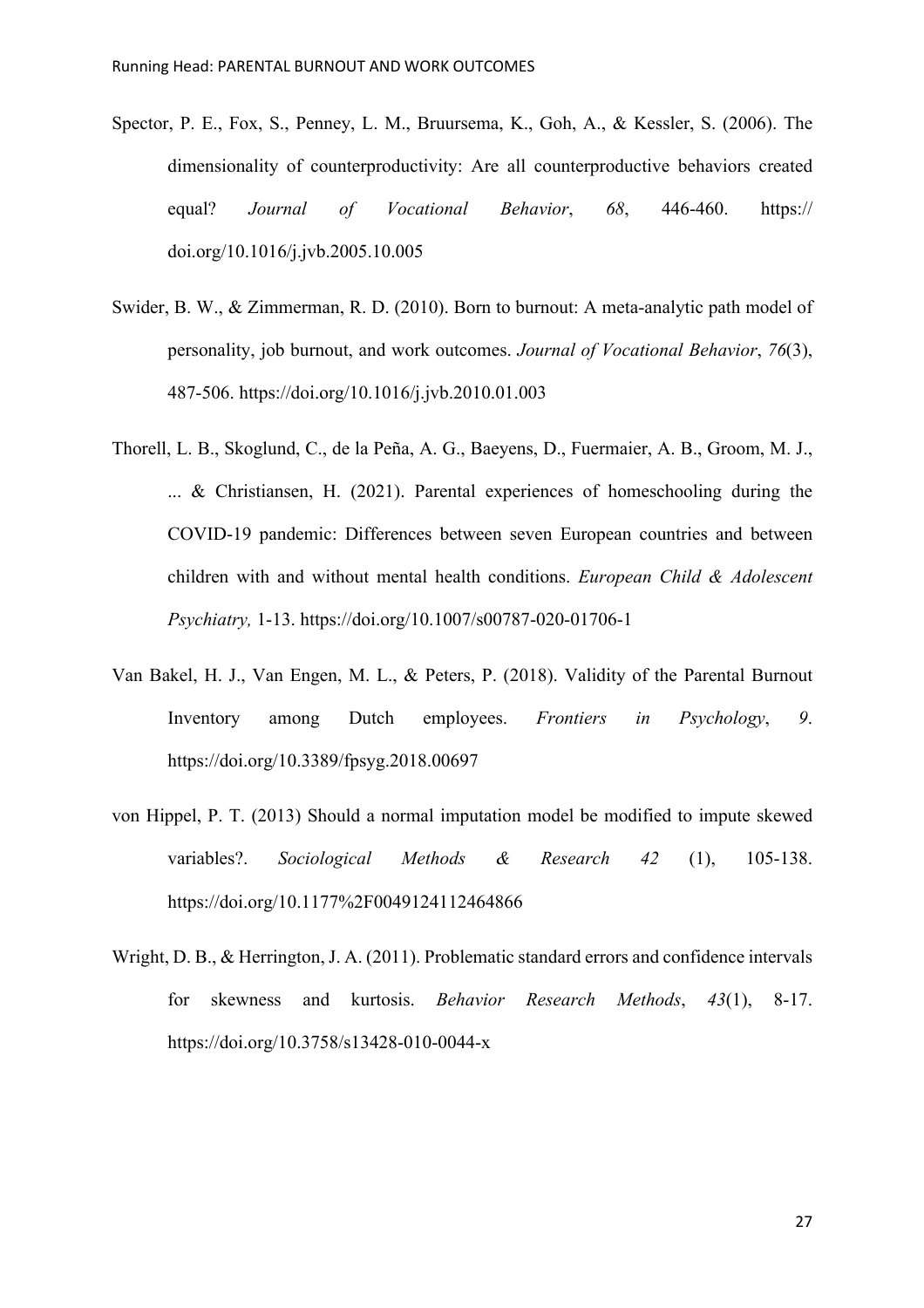Table 1: Descriptive Statistics and Correlation Matrix

|                            | M     | <b>SD</b> | a   | $\mathbf{o}$ | 1      | $\mathbf{2}$ | 3      | 4      | 5      | 6      |        | 8       | 9      | 10     | 11     | 12     | 13     | 14     | 15     | 16  | 17  |
|----------------------------|-------|-----------|-----|--------------|--------|--------------|--------|--------|--------|--------|--------|---------|--------|--------|--------|--------|--------|--------|--------|-----|-----|
| 1-T1 Parental Burnout      | 29.20 | 22.67     | .96 | .96          |        |              |        |        |        |        |        |         |        |        |        |        |        |        |        |     |     |
| 2 - T2 Parental Burnout    | 26.97 | 20.46     | .95 | .96          | .79    |              |        |        |        |        |        |         |        |        |        |        |        |        |        |     |     |
| 3 - T3 Parental Burnout    | 27.31 | 20.91     | .95 | .96          | .75    | .81          |        |        |        |        |        |         |        |        |        |        |        |        |        |     |     |
| 4 - T1 Job Burnout         | 36.87 | 18.00     | .91 | .90          | .46    | .44          | .37    |        |        |        |        |         |        |        |        |        |        |        |        |     |     |
| 5-T2 Job Burnout           | 36.38 | 17.94     | .91 | .91          | .41    | .45          | .39    | .82    |        |        |        |         |        |        |        |        |        |        |        |     |     |
| $6 - T3$ Job Burnout       | 36.30 | 17.97     | .91 | .91          | .43    | .49          | .44    | .78    | .83    |        |        |         |        |        |        |        |        |        |        |     |     |
| 7 – T1 Depression          | 14.19 | 5.42      | .94 | .94          | .53    | .50          | .44    | .55    | .51    | .53    |        |         |        |        |        |        |        |        |        |     |     |
| 8-T2 Depression            | 13.94 | 5.39      | .94 | .94          | .49    | .50          | .46    | .51    | .58    | .55    | .81    |         |        |        |        |        |        |        |        |     |     |
| 9-T3 Depression            | 13.80 | 5.28      | .94 | .94          | .47    | .52          | .47    | .47    | .52    | .57    | .77    | .81     |        |        |        |        |        |        |        |     |     |
| 10-T1 CWB                  | 1.70  | .91       | .89 | .89          | .36    | .37          | .32    | .44    | .41    | .41    | .35    | .32     | .27    |        |        |        |        |        |        |     |     |
| 11-T2 CWB                  | 1.63  | .75       | .84 | .84          | .31    | .40          | .30    | .45    | .47    | .42    | .25    | .33     | .25    | .72    |        |        |        |        |        |     |     |
| 12-T3 CWB                  | 1.67  | .88       | .89 | .89          | .28    | .36          | .31    | .40    | .44    | .44    | .30    | .36     | .34    | .73    | .74    |        |        |        |        |     |     |
| 13 - T1 Turnover Intention | 2.81  | 2.14      | .96 | .96          | .29    | .26          | .21    | .66    | .59    | .57    | .40    | .38     | .34    | .40    | .41    | .36    |        |        |        |     |     |
| 14 – T2 Turnover Intention | 2.74  | 2.05      | .96 | .96          | .27    | .29          | .24    | .60    | .65    | .59    | .33    | .40     | .33    | .38    | .50    | .43    | .76    |        |        |     |     |
| 15 – T3 Turnover Intention | 2.80  | 2.13      | .96 | .96          | .28    | .32          | .27    | .57    | .61    | .68    | .39    | .43     | .42    | .34    | .44    | .40    | .70    | .80    |        |     |     |
| 16 - T1 Job Satisfaction   | 4.93  | 1.64      | .92 | .92          | $-.27$ | $-.28$       | $-21$  | $-.72$ | $-.67$ | $-.63$ | $-.38$ | $-.39$  | $-.34$ | $-28$  | $-.31$ | $-.27$ | $-.72$ | $-.64$ | $-.60$ |     |     |
| 17 - T2 Job Satisfaction   | 4.96  | 1.64      | .93 | .93          | $-.24$ | $-.26$       | $-.24$ | $-64$  | $-.74$ | $-.67$ | $-.31$ | $-0.39$ | $-.35$ | $-.32$ | $-.37$ | $-.35$ | $-58$  | $-.72$ | $-64$  | .77 |     |
| 18 - T3 Job Satisfaction   | 4.93  | 1.64      | .94 | .94          | $-.28$ | $-.34$       | $-.26$ | $-63$  | $-.71$ | $-.75$ | $-.37$ | $-.41$  | $-.40$ | $-.30$ | $-.39$ | $-.36$ | $-58$  | $-.71$ | $-.75$ | .75 | .83 |
|                            |       |           |     |              |        |              |        |        |        |        |        |         |        |        |        |        |        |        |        |     |     |

*Note: T1 = Time 1; T2 = Time 2; T3 = Time 3; CWB = Counterproductive Work Behavior; N = 421/499; a = Cronbach's Alpha; o = Omega; All correlations p < .01*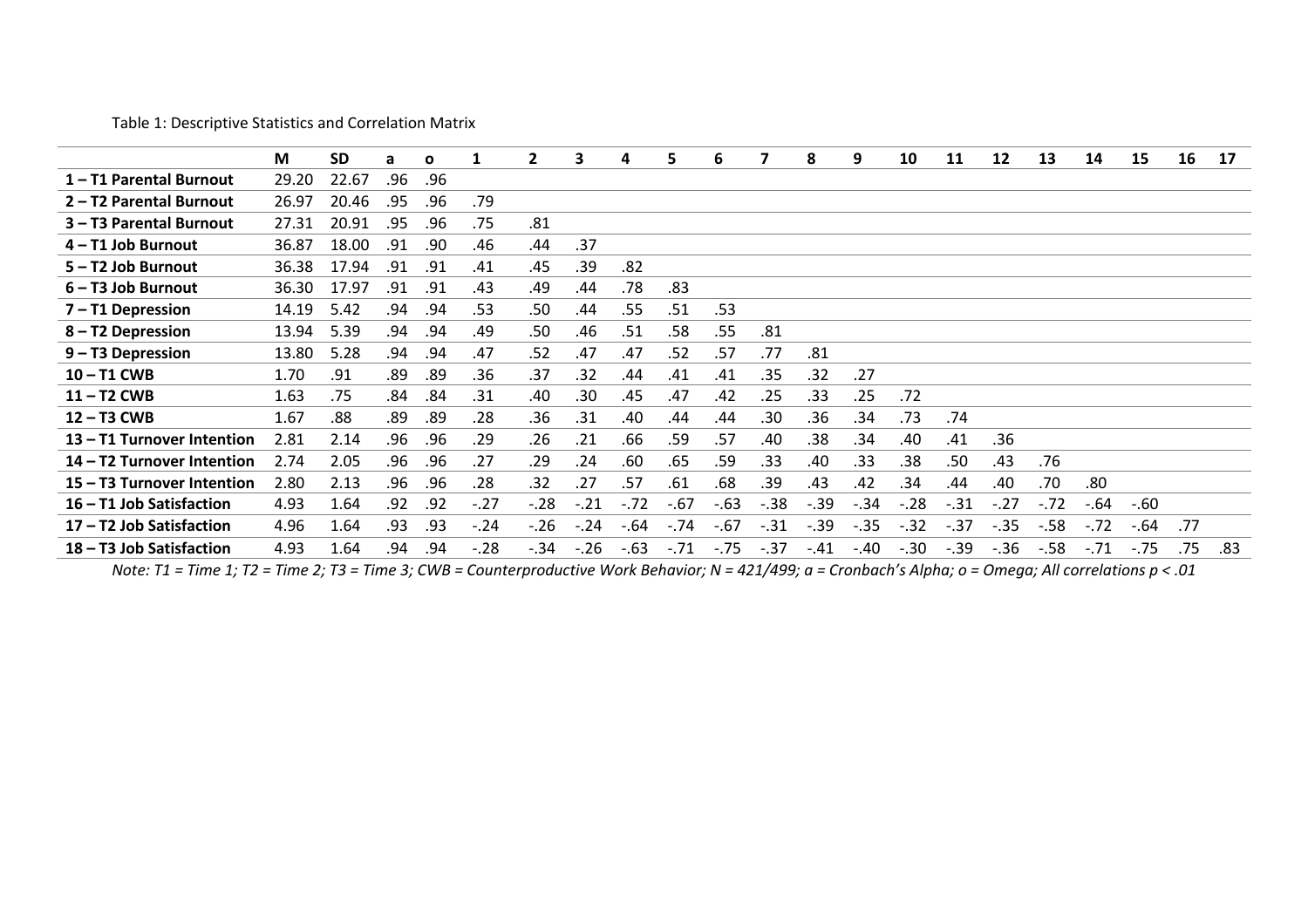| Outcome                   | Age            | Sex            | Job Burnout    | Parental<br><b>Burnout</b> | $R^2$      | $\Delta R^2$  |
|---------------------------|----------------|----------------|----------------|----------------------------|------------|---------------|
| Job Satisfaction          | .08            | $-.09$         |                |                            | .01        |               |
|                           | $[-.01, 0.2]$  | $[-.17, .00]$  |                |                            | [.00, .04] |               |
|                           | $-.02$         | $-.04$         | $-0.63**$      |                            | $.40**$    | $.39**$       |
|                           | $[-.09, .05]$  | $[-.11, .03]$  | $[-.70, -.56]$ |                            | [.34, .46] | [.32, .46]    |
|                           | $-.02$         | $-.04$         | $-.64**$       | .02                        | $.40**$    | .00.          |
|                           | $[-.09, .05]$  | $[-.011, .03]$ | [-.72, -.56]   | $[-.06, .09]$              | [.34, .46] | $[-.00, .00]$ |
| <b>Turnover Intention</b> | $-.12**$       | .07            |                |                            | .02        |               |
|                           | $[-.21, -.03]$ | $[-.02, .16]$  |                |                            | [.00, .05] |               |
|                           | $-.03$         | .02            | $.56**$        |                            | $.33**$    | $.31***$      |
|                           | $[-.11, .04]$  | $[-.05, .10]$  | [.49, .64]     |                            | [.26, .39] | [.24, .38]    |
|                           | $-.03$         | .02            | $.55***$       | .02                        | $.33**$    | .00.          |
|                           | $[-.10, .04]$  | $[-.05, .10]$  | [.47, .64]     | $[-.06, .11]$              | [.26, .38] | $[-.00, .00]$ |
| Counterproductive         | $-.19***$      | $.21**$        |                |                            | $.08**$    |               |
| <b>Work Behavior</b>      | $[-.27, -.10]$ | [.12, .29]     |                |                            | [.04, .13] |               |
|                           | $-.13***$      | $.18**$        | $.36**$        |                            | $.21**$    | $.13***$      |
|                           | $[-.21, -.05]$ | [.10, .26]     | [.28, .44]     |                            | [.15, .27] | [.07, .18]    |
|                           | $-13**$        | $.18**$        | $.31**$        | $.12*$                     | $.22**$    | $.01*$        |
|                           | $[-.21, -.05]$ | [.10, .26]     | [.22, .40]     | [.03, .20]                 | [.16, .28] | $[-.01, .03]$ |

Table 2: Predicting Work Outcomes from Job Burnout and Parental Burnout

*Note: N = 499;* \* = p < .05; \*\* = p < .01